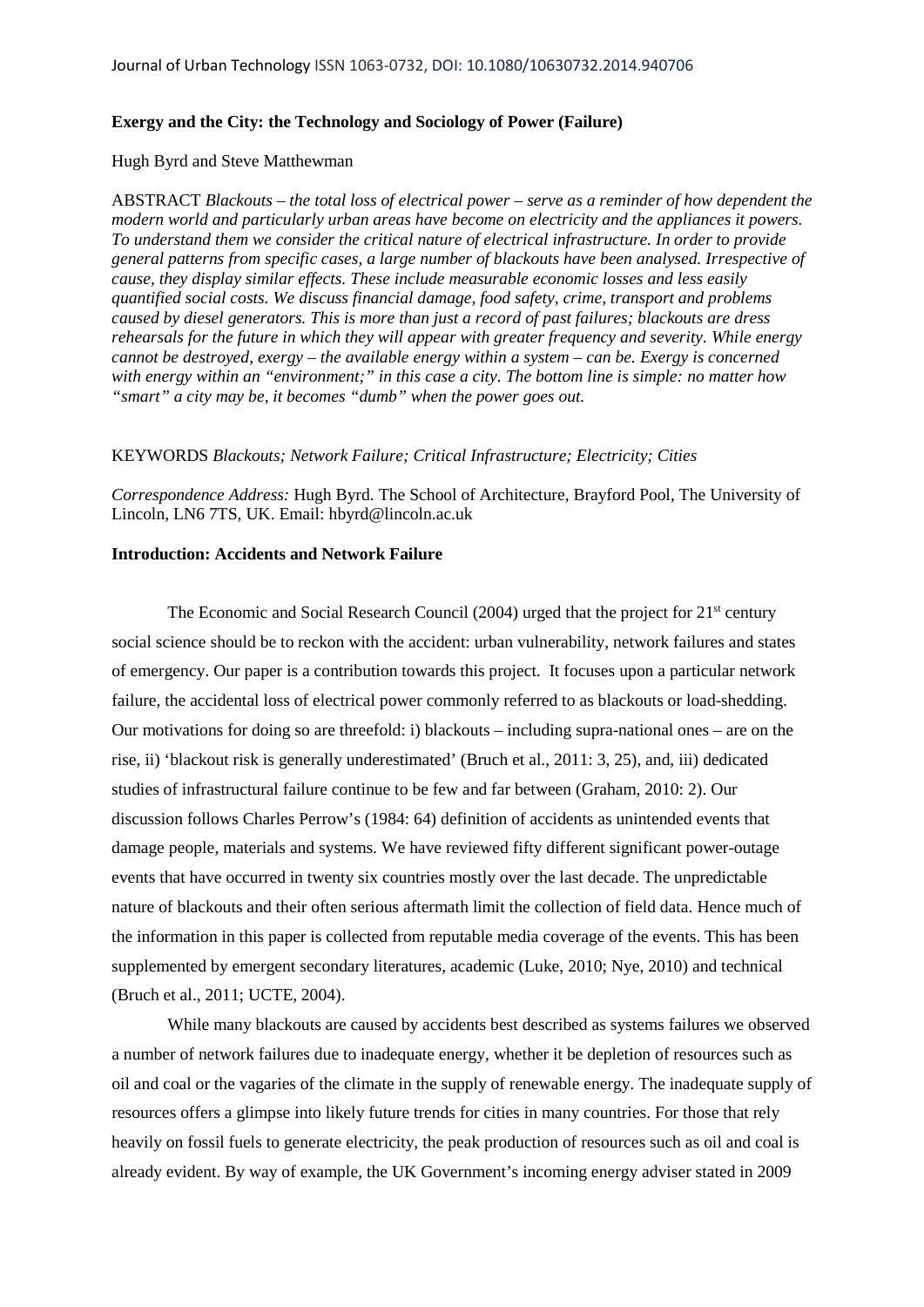that "[t]here is a worry that in 2016 there might not be enough electricity" (MacKay quoted in Harrabin, 2009). This point has been reinforced more recently by the British energy regulator Ofgem, which predicts a fall in spare electrical power production capacity to two per cent by 2015. This will significantly increase blackout risk (BBC, 2013). The World Bank (2010) called its analysis of energy in thirty countries in Eastern Europe and the former Soviet Union *Lights Out?* The issue of energy security still remains for those fortunate countries to have access to significant renewable energy supplies (Burnham and Groneworld, 2010). Rain, wind and sunshine are not always dependable and are becoming less predictable with climate change. Our survey revealed that blackouts in Kenya (Burnham and Groneworld, 2010), India (BBC, 2008b), Tanzania (BBC, 2006) and Venezuela (BBC, 2010) were caused by shortages of rain for hydro dams.

Understanding the nature of blackouts is more than just a record of past failures; blackouts are dress rehearsals for the future in which they will appear with greater frequency and severity and, as urban areas become more compact, with greater consequences. We predict increasing numbers of blackouts due to growing uncertainties in supply and growing certainties in demand. Supply will become increasingly precarious because of peak oil, political instability, industry liberalisation and privatisation, the precariousness of energy delivery systems, infrastructural neglect, global warming and the shift to renewable energy resources. Demand will become stronger because of population growth, rising levels of affluence and the consumer 'addictions' which accompany it.<sup>[1](#page-1-0)</sup> In the following section we consider the frailty of the electrical power system, we then consider the social consequences of power blackouts, before closing by considering two consumer 'addictions' that impact urban areas: current air-conditioning use and potential future electric vehicle (EV) use. Our final comments here relate to liberalisation and privatisation.

Deregulation and privatisation have been major global trends within the electrical power industry across the past two decades. There is broad consensus amongst energy specialists, national advisory bodies, the reinsurance industry and organisational sociologists that these trends have exacerbated blackout risk. Alliteratively, we can express their related concerns as: complexity, communication and competition. Liberalisation and privatisation has seen the separation of generation, transmission and distribution services. "Just by the sheer complexity, adding one thing to another, larger and larger disturbances are going to occur" (Schewe quoted in Glanz, 2003). The American Society of Civil Engineers (2009: 134) notes that there are over 3100 electric utilities in the United States. Here power is often sold by utilities over lines that are not their own (Amin and Schewe, 2007: 63), and such activities take place across ever-greater distances (Luke, 2010: 61). Delivery systems become more complex as distances and interconnectivity increase. Even neighbouring utilities are likely to be using different control protocols (Amin and Schewe, 2007: 63). This, then, is a problem of interoperability – the ease with which different technical and human

<span id="page-1-0"></span> $\frac{1}{1}$ <sup>1</sup>'Addiction' is not used here in a strict clinical sense but it is used to signal notions of physical and psychological dependence.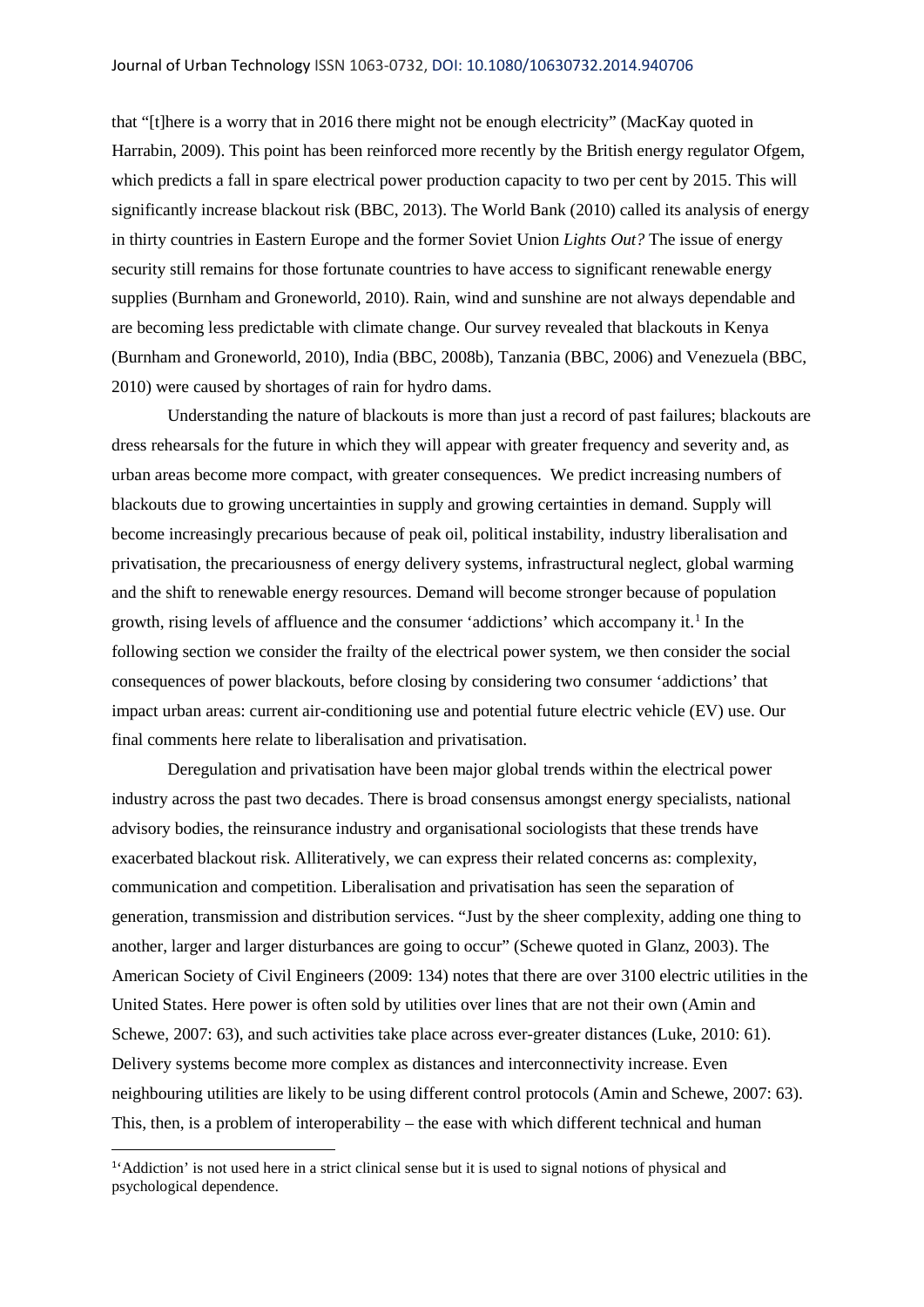systems are able to speak to each other. Communication failures (in liberalised and privatised systems) are directly implicated in two of the world's worst blackouts: the August 14, 2003 blackout which stretched from Ohio to Ontario and the September 28, 2003 blackout in Italy and neighbouring nations (Bruch et al. 2011: 26-7). In their combination these two events affected over 100 million people.

In a competitive environment reliability and profits may be at cross-purposes – single corporations can put their own interests ahead of the shared grid, and spare capacity is reduced in the name of cost saving (Little, 2010: 32-3). There are no real incentives to maintain, better or supplement transmission lines (Perrow, 2007: 246). The American Energy Innovation Council (2011: 5) notes generic problems with the private sector: they are poor at providing public goods like environmental protection, and they continually under-invest in research and development relative to potential social gains as it is difficult for particular firms to realise all of the financial benefits of such investments. Massoud Amin and Phillip Schewe (2007: 67) concur, they observe that research and development in the electrical utility sector is at an "all-time low." The energy sector also brings more specific problems. Energy is not intrinsically valued; rather its worth comes from its provision of goods and services. Product differentiation is therefore not an innovation driver. Moreover it is a capitalintensive sector requiring significant up-front costs while enjoying relatively slow returns. This results in high levels of industry inertia. Finally, these markets are not perfectly competitive (American Innovation Council, 2011). "Deregulation and competitive pressures were introduced in order to increase efficiency and lower prices. Neither of these occurred," writes Perrow (2007: 246), "the mainstays of efficiency – maintenance and a professional workforce – have both declined, and after a long-term secular trend of lower prices, the cost of electrical power has risen since deregulation. Reliability has arguably declined."

## **Invisible Infrastructures: Critical Vulnerability and the Technological Unconscious**

Nigel Thrift (2005: 212-4) uses the term the 'technological unconscious' to refer to those invisible infrastructures that make everyday life possible while escaping everyday attention. He is not the only person to direct us to this overlooked domain. For Paul Edwards (2003: 185) these infrastructures are nothing less than "the invisible, unremarked basis of modernity itself." Geoffrey Bowker and Susan Leigh Star (2000: 33) argue that infrastructural absence from the collective conscience is a function of use and size. The easier technologies are to use the less we actively reflect upon them, and the more pervasive they are the less we seem to notice them. The lesson seems to be that the better they work the less obvious they become. This is what makes modern technology so remarkable: it simply fails to register except for when it fails. Yet accidents are to be expected in complex hi-tech assemblages in both cities and the infrastructure that connects them, indeed, there is "an 'accidental normality' at the core of systematised complexity" (Luke, 2010: 67). This is because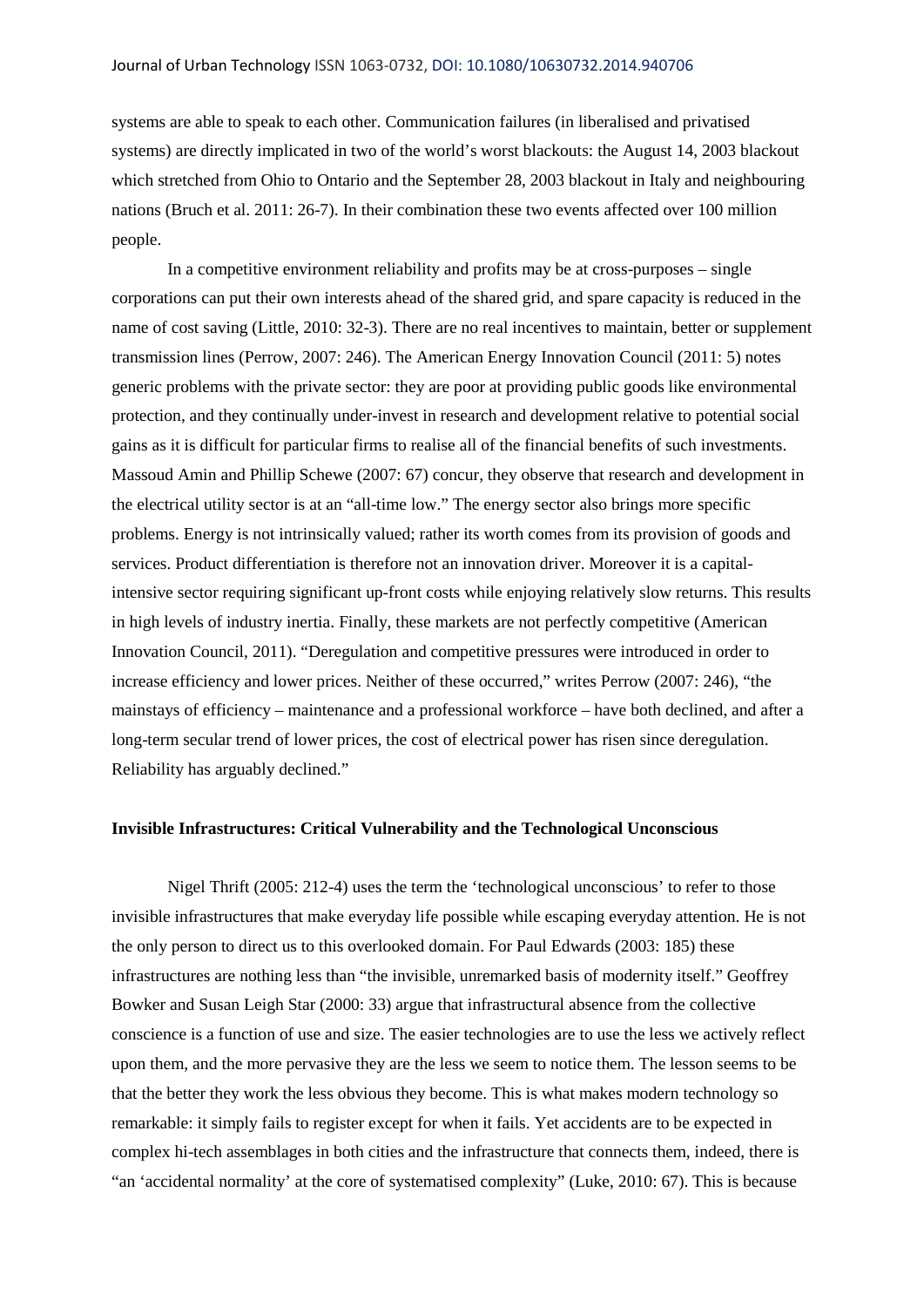the potential exists for failures within the system to interact with each other in unanticipated and often incomprehensible ways. These will be particularly devastating in tightly coupled systems like the US and European energy grids, where processes are rapid, intimately linked and hard to stop. (The classic exposition of this position is to be found in Charles Perrow's (1984) book, although interestingly he did not see the electrical grid as being liable to normal accidents as it was tightly coupled but not complex. This is corrected by his later work which devotes an entire chapter to blackouts as normal accidents on the US power grid in the context of deregulation and privatisation (Perrow, 2007: 211- 47).)

Even when acknowledged, Paul Edwards (2003: 190) writes, our routine explanations for accidents fail us too. Electrical power blackouts are reported as human errors or as technological shortcomings. These tend to be the standard stories of the energy industries. The problem is either reduced to the level of individuals or to nuts and bolts. This binary of blame – people or hardware – obscures the *systemic* nature of accidents and network failures, which are the outcome of relations between people, technical systems, resources, institutions, regulatory frameworks, environmental conditions and social expectations (we found various causes of blackouts which we list in the following section). To reiterate, "power blackouts are not caused by a single event. There is no outage known where a faultless grid collapsed completely due to a single cause" (Bruch et al., 2011: 9).

In the privileged west we may assume a continuous and stable supply of electricity. This assumption will be increasingly challenged. Electrical power generation and distribution is less reliable than we might surmise. Power does not consistently flow along the same predetermined path. When a supplier sends power to another it increases the power supply, while the receiver either reduces production or has increased demand. Power goes from 'source' to 'sink' along connecting paths. Shifts in generation and transmission anywhere within the system alter loads on generators and transmission lines at all other points, the consequences of which may not be fully anticipated or managed (Lerner, 2003: 8).

The normal way to guard against system failure is to ensure that power flows remain below the transmission line's capacity. When the capacity limit is transgressed the lines overheat. This may cause them to sag, generate unstable power supply or even fail. Longer power lines result in greater losses. Further vulnerabilities arise because AC power grids need the frequency and phase of all power generation to synchronise within tightly defined limits. Circuit breakers are used to remove generators from the system if their frequency fluctuates too greatly. However, when "certain parts of the grid are carrying electricity at near capacity, a small shift of power flows can trip circuit breakers, which sends larger flows onto neighbouring lines to start a chain reaction failure" (Lerner, 2003: 10).

Electrical power is not merely infrastructure. It meets the International Risk Governance Council's (IRGC) definition of critical infrastructure. Critical infrastructures are large-scale humanbuilt systems that supply continual services central to society's functioning. They are both the subject and source of numerous threats. These systems typically have no single owner, manager or controller.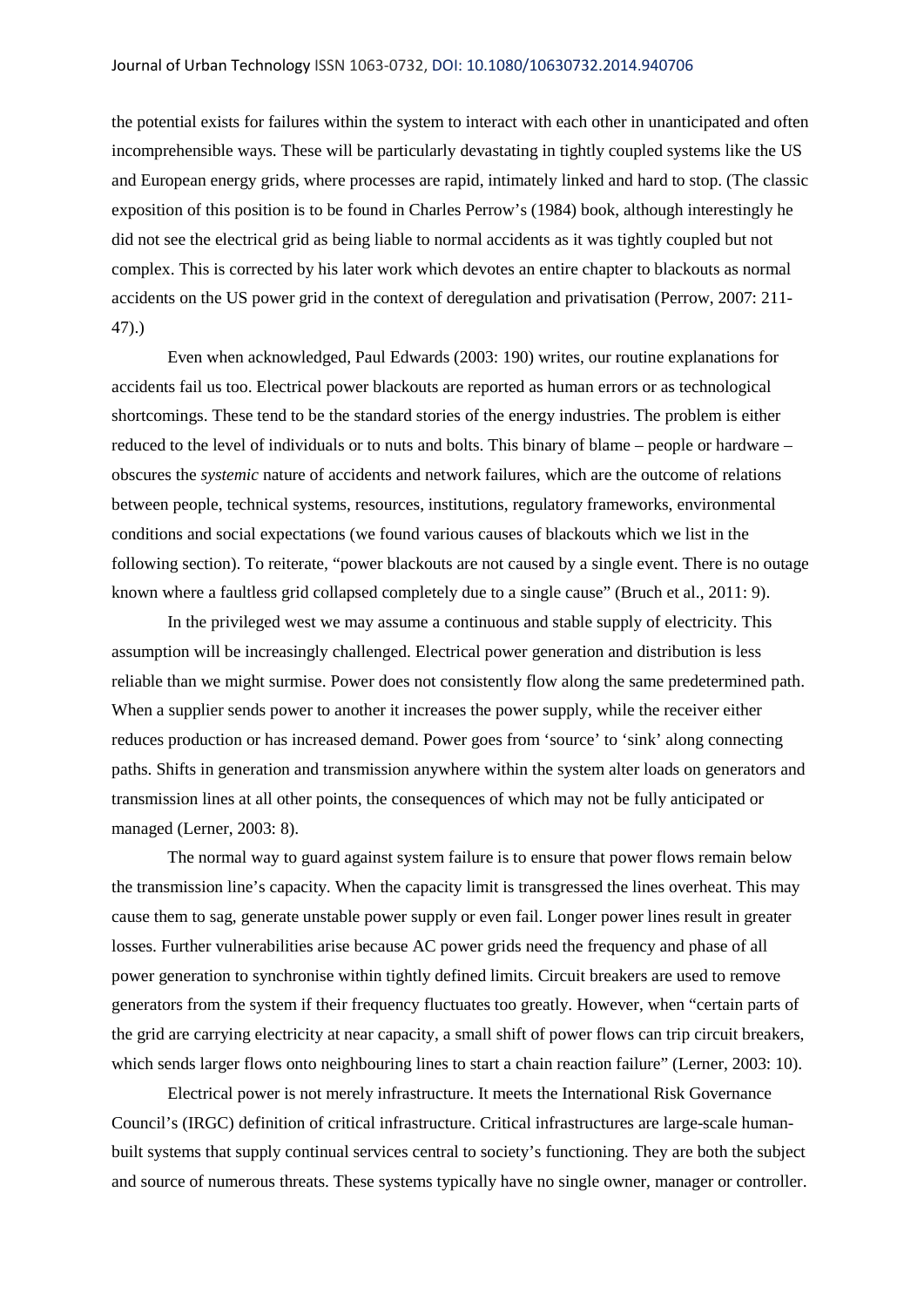Interests and operating procedures therefore have the potential to diverge and conflict (Kröger, 2005). This is all too apparent with electrical power, where the physics of the system can be further complicated by its administration. For example the North American power grid is a single machine – arguably the world's largest (Lerner, 2003: 8). But this unified physical system is politically fragmented. It crosses a variety of borders, competing corporate spaces and regulatory zones.

The vulnerability of the electricity system is ably demonstrated by a blackout which took place on September 28, 2003. This rapidly escalated into a grid collapse. It was the nation's worst blackout in half a century. The event began when a falling tree broke an electrical power line in Switzerland's Lukmanier Pass. The nearby San Bernadino line subsequently overloaded. Twenty four minutes after the first tree flashover, a second tree came down in the San Bernadino Pass. Two important lines failing were too much for the system to bear. Moments later the overloads tripped the other interconnectors towards Italy, separating the country from Europe's electricity network (UCTE, 2004: 4-5). The low voltage level in the north of the country caused several Italian power plants to trip. All of Italy, which is to say some 55 million individuals, was left without power. It says something about the fragility, complexity and interconnectivity of the modern world when a nation is brought to a halt by two trees falling outside its territory.

The IRGC measures criticality by space, size and time: the geographical spread of failure, the severity of its effect and the speed with which it is felt. Failure in the electric power network is potentially international in scale, it can profoundly affect those within the afflicted area, and it can do so immediately (Kröger, 2007: 10). Network failures of this type are about as critical as it can get. Consider the manifold ways in which we routinely use electricity for lighting, cooling and heating, cooking and refrigeration, banking, communicating, and commuting. Additionally, disruptions to critical infrastructures are likely to have rippling effects as they are dynamic and interdependent arrangements. Electricity powers, connects to and synchronises with other systems. Worryingly, "[t]he issue of interdependent and cascading effects among infrastructures has received almost no attention" (Little, 2010: 33). Blackouts affect pumps, refrigeration, traffic lights, trains, and cell phone towers. This has serious consequences for water, waste, food, transportation and communication systems. Indeed, modern social life is impossible to imagine without it. Our relationship to electricity and the appliances it powers is one of absolute dependence. As Mark Abley put it: "we are all now hostages to electricity" (quoted in Leslie, 1999). Let us examine some of the patterns that emerge when the power goes out.

#### **Patterns of Network Failure: The Social Effects of Blackouts**

This paper pulls together the threads and themes of blackouts. Our survey shows that they have numerous causes, including: technical failure (BBC, 1998b), extreme weather events (Aljazeera, 2009; BBC, 2003b), geomagnetic storms (National Research Council, 2008: 3-4), political spite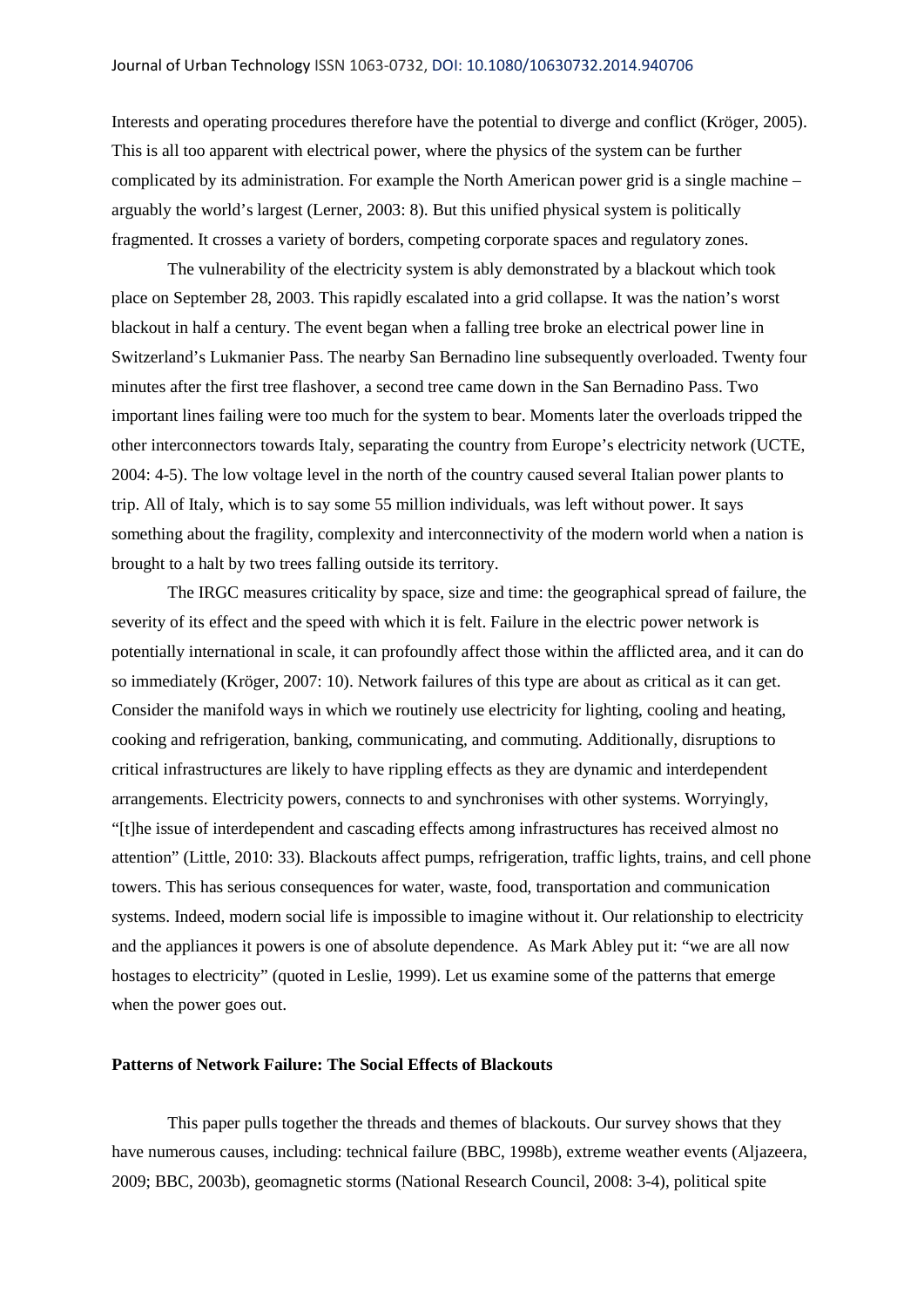(BBC, 2011), sabotage (The Advocate, 2014), deceiving the enemy during war (New Zealand Herald, 2001), all-out war (Graham , 2010: 24), cyber-attack (Espiner, 2008), vandalism (EATON, 2012: 6), inadequate generation capacity (BBC, 2004a; Iqbal, 2010; McGreal, 2008a), financial problems (BBC, 2001), corruption (Cist, 2008; Dummet, 2009; Gatehouse, 2010), increases in air-conditioning use (Energy News, 2014), damage by animals (EATON, 2012: 6), and a lack of resources to generate electricity. Resource lack applies to both fossil fuels (BBC, 2004b; BBC, 2008b) and renewable energy sources (BBC, 2010; Daily Nation, 2009; Haviland, 2009).

When these accidental events happen, the electrical supply industries are faced with establishing future mitigation systems. Research and risk analysis is carried out with the aim of producing a resilient supply in the future. For example, the electricity supply industry produced a book on improving supply security following the Italian power outage in 2003 (IEA, 2005). However, little research is carried out on the social impact of power outages (for notable exceptions see Yuill, 2004 and Nye, 2010). Irrespective of cause, patterns emerge whenever blackouts result. These include measurable economic losses and social costs that are far harder to quantify. Here we focus on economic damage, food safety, crime, transport and the problems caused by the diesel generator.

For several blackout events that have occurred internationally, the direct monetary cost has been calculated. This is generally measured using a simple economic model such as loss of sales or production. The examples here show that losses vary considerably from minor inconveniences of ATM machine failure, as in the UK in 2009 when a major bank lost its power supply serving as a reminder of how dependent and vulnerable the banking industry is to an interrupted electricity supply (Alexander, 2009), all the way to major economic failures costing hundreds of millions of dollars. Power outages and quality disturbances are estimated to currently cause economic losses of between USD\$25 and USD\$180 billion per annum in America (ASCE, 2009: 134), with insurance industry experts suggesting that indirect costs are typically in the order of up to five times higher than direct ones (Bruch et al., 2011: 15). During Easter 2010 Venezuela's president extended the holiday period in order to reduce the country's electricity demand. Rolling blackouts were imposed on areas of the country and the business community warned the president of a loss of production and food supply shortages. It was also reported that tax return deadlines, due on April 1, were unlikely to be met. Turning lights out to keep others on can be more politically expedient than maintaining production (Guardian, 2010). 25 January 2008, the three largest gold mines and two biggest Platinum mines in South Africa were forced to shut down due to a blackout. Within minutes, the world price of these commodities rose by 5 per cent (McGreal, 2008b). Power cuts in Iran in September 2008 added to the economy's woes: "Without electricity, the economy continues to self-destruct. In the scorching heat, offices cannot operate without air-conditioners and the little manufacturing done in Iran is threatened with even more disasters. Making deals with China necessitated the opening up of the Iranian market to cheap Chinese goods so at this rate the little of it done at home will be destroyed" (Cist, 2008). Beijing, China in July 2004 rolling blackouts occurred as energy demand soared. To compensate,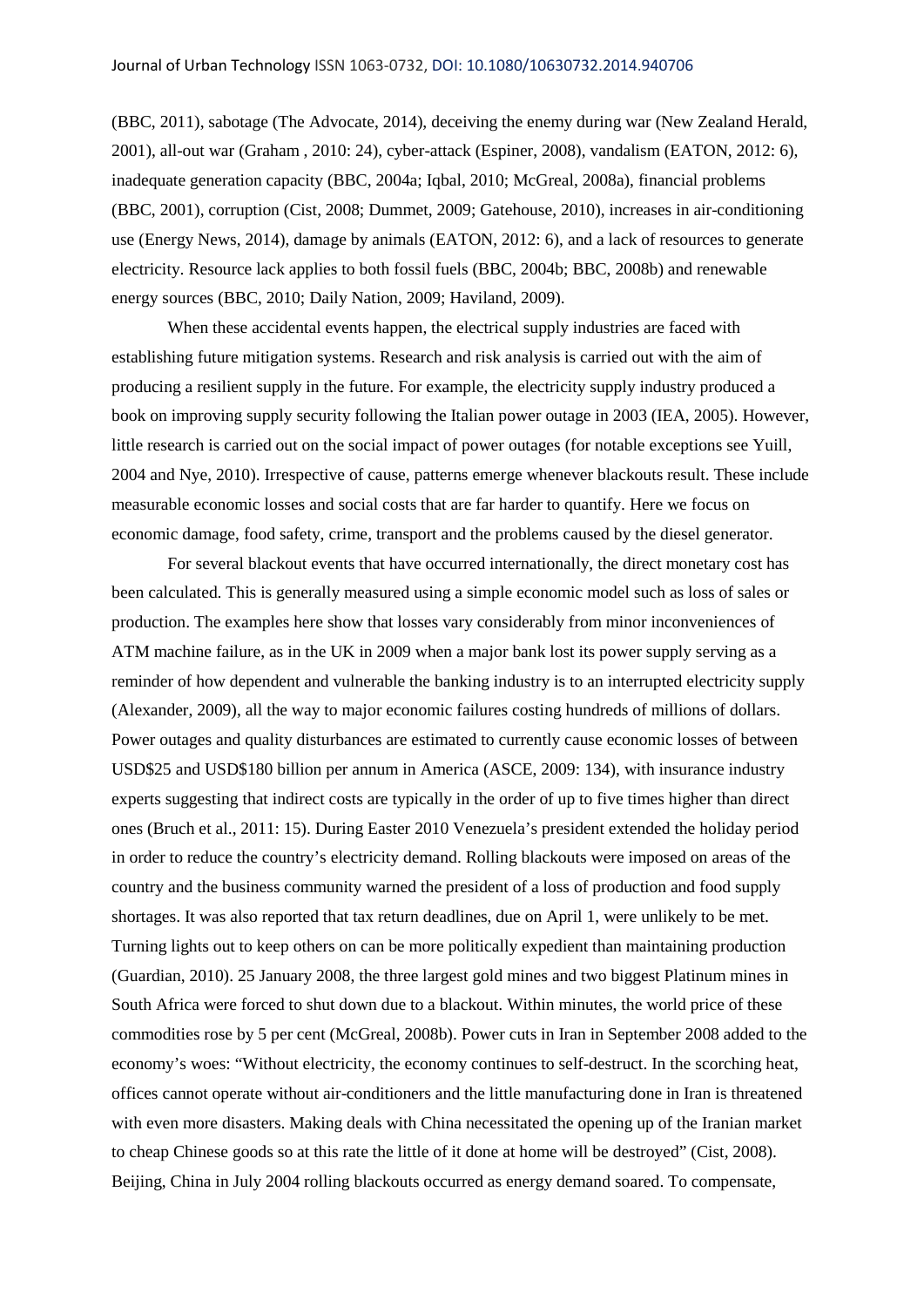factories operated only at night to save energy on air-conditioning use and the state press urged people to stop wearing suits as a means of keeping cool. Driven by an inadequate supply of resources, state governments introduced rationing of electricity with the logic of turning lights off in one place in order to keep them on in another (BBC, 2004a). On 15 August 2003 parts of Canada and the US were hit by a blackout. Trading on the stock exchange was described as "light," people struggled to get to work and ATM machines stopped functioning. Car manufacturing was hit hard with 12 General Motors and 24 Ford plants closing. Five US and two Canadian airports were closed resulting in about 500 flight cancellations and an estimated "tens of millions of dollars" in losses (BBC, 2003a). Italy was crippled by a grid collapse the following month. The 18 hour blackout exposed the country to almost every aspect of dependency that comes with an addiction. Only a few hours into the blackout it was estimated that the loss of food sales amounted to €0 million with the loss of frozen food adding a further €70 million Euros (BBC, 2003b). In Auckland, New Zealand, the 5 week long blackout that hit the central business district and surrounding areas was estimated to cost NZD\$120 million to restore the power supply, NZD\$ 110 million to protect the new cable installation and a further NZD\$70 million for compensation claims (BBC, 1998a). A simple failure of cables burning out caused the evacuation of the CBD and shut down the City economy for weeks. In Chile blackouts in some of the most populated areas, including Santiago, left offices, shops, and traffic lights without power for a couple of hours at a time over a period of a week in 1998 (BBC, 1998d).

Blackouts severely impact upon foodstuffs. The need to keep food fresh through the use of fridges and freezers is a priority. The inability to safely store food has a number of consequences. Economic loss is perhaps the most immediate and obvious. For example, in May 2008 traders in Zanzibar soon found their stock perishing. Meat went bad due to blackouts that lasted several days. Some shopkeepers looked to claw profits back by buying fresh meat at reduced prices, only to find that no market existed for it. Customers were every bit as reliant on electrical power. The blackout deprived them of the means of cooking (BBC, 2008a). Blackouts were so frequent in Kenya during 2010 that Nairobi's restaurants planned their menus to accommodate them. With each blackout staff scrambled to get generators running to avoid food spoilage, but cooks could never meet demand due to the lack of stoves. Restaurant owners noted the frustration of serving a restricted number of offerings to their customers and the fear of potentially poisoning them (Burnham and Groneworld, 2010). In 2010 authorities imposed electricity rationing to meet energy efficiency targets in Hebei Province China. Tens of thousands of households were left without electricity for 22 hours out of 3 days with the consequent loss of refrigeration. Milk curdled and vegetables rotted as the domestic penalty for industries that exceeded targets for energy consumption (Watts, 2010). A more tragic consequence of a lack of refrigeration was felt in Pakistan in June 2010. Load-shedding during a heat wave resulted in 12 hours a day without electricity. Hundreds died of food poisoning as the poor ate bad food from their freezers (Iqbal, 2010).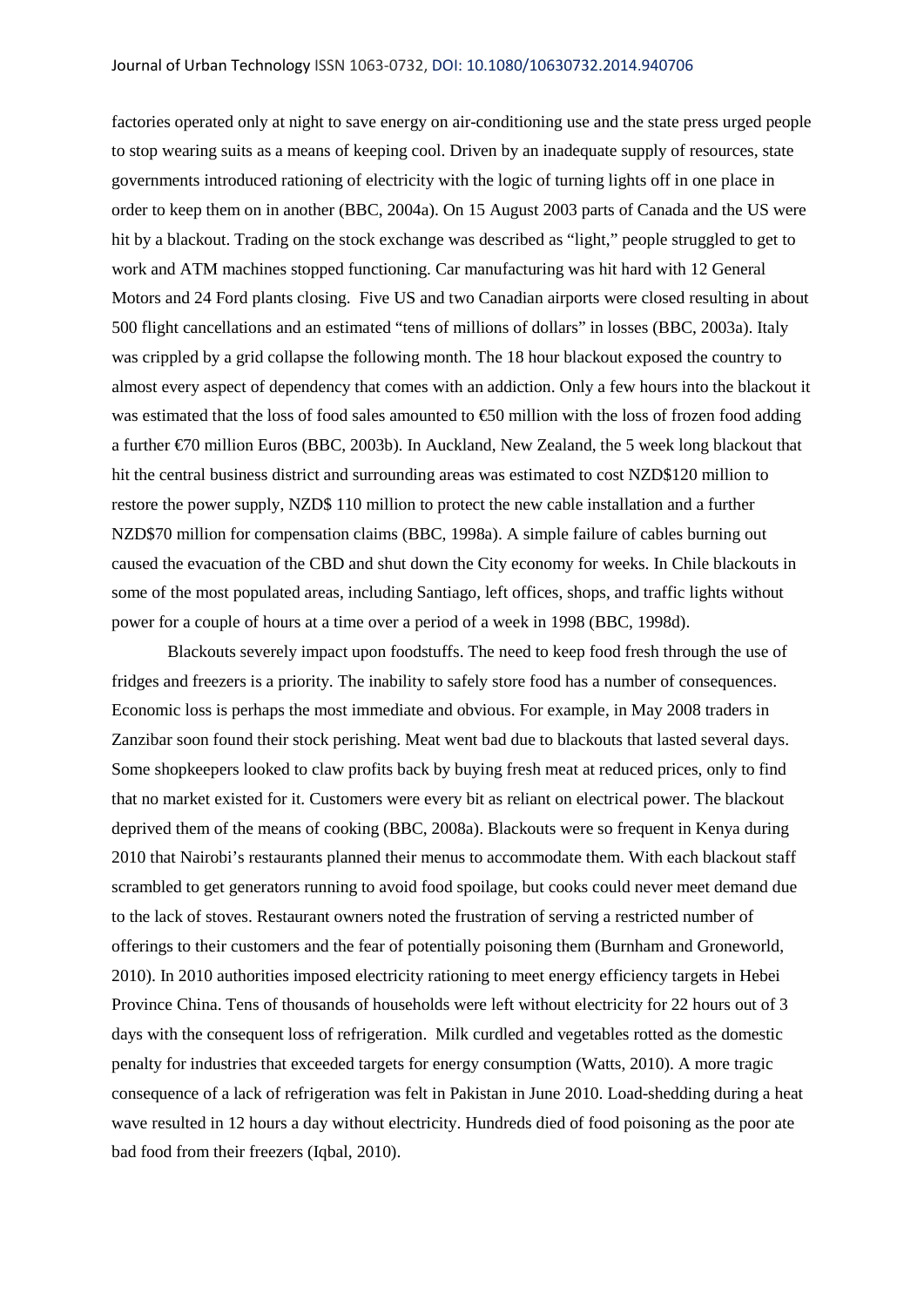When the lights go out, crime rates increase. Without electricity security systems fail. Blackouts provide opportunities for fraud, theft and exploitation (BBC, 2009a, b). In South Africa in 2008 an increase in robbery occurred during times of blackouts including premeditated and violent robbery from cars returning home and being delayed in the street while electric gates had to be opened manually (McGreal, 2008a). In Zanzibar, following four weeks of an electricity blackout it was announced that power had at last been restored. But not for many, as the opportunity for making money out of the scrap metal value of electricity cables was too tempting while the cables were not live (Boswell, 2008). In 2006 in Tanzania the rains failed and the hydro dams ran almost dry. The Energy Minister realised the importance of electricity: "It is important to have light at night to curb crime" (BBC, 2006). Auckland, New Zealand, suffered a blackout for five weeks (BBC, 1998a). The police adopted saturation policing, doubling patrols and using private security guards to prevent looting. However, it was the only place in the sample where crime reportedly reduced. As the city centre closed down after weeks of a blackout, visitors left and the empty streets offered little opportunity for petty criminals. The BBC's headline read: "Kiwi Blackout Drives Criminals off the Streets." More typically, extended periods without electricity or intermittent periods of rolling blackouts caused by load shedding, lead to unrest. In Pakistan it was estimated that 53 per cent of the population went without power for 8 hours of the day in 2009. The power cuts tend to occur during the hot summers. The high temperatures and hikes in energy prices were a recipe for unrest. "In Karachi and throughout the Punjab … angry mobs went on a rampage and assailed power companies in frustration at the long daily power cuts that have brought modern life to a standstill" (Iqbal, 2010).

One of the most immediate and prevalent problems with blackouts is the loss of traffic lights and consequent dangers. Traffic jams and accidents were a recurring theme in the enforced blackouts in China in 2010 (Watts, 2011), the 2009 Brazilian blackout (Aljazeera, 2009), the 2003 Italian blackout (BBC, 2003b), and the 2001 California blackout crisis (BBC, 2001a). Similar issues with the South African blackouts of 2008 prompted the Government to consider replacing the electrical supply to traffic lights with solar powered electricity (McGreal, 2008b). Public transport is another victim with the loss of subway trains below ground and rail systems above. Thousands of people were stranded in Brazilian cities after the world's largest power outage occurred in 2009 (Aljazeera, 2009). The power cut shut down the subway system in São Paolo's financial centre trapping thousands inside.

In September 2003, underground trains in Italy stopped in the blackout trapping passengers inside for hours. 110 trains were halted, some for 12 hours with an estimated 30 000 passengers affected (BBC, 2003b). One month earlier, in New York, the subway stopped, trapping commuters inside. The Mayor urged non-essential workers not to travel. Electric buses and underground railways also came to a halt in the Iranian blackout of 2001 (BBC, 2001b). Air travel is also sensitive to these failures due to a loss of communication systems and lack of runway lighting. Parking also becomes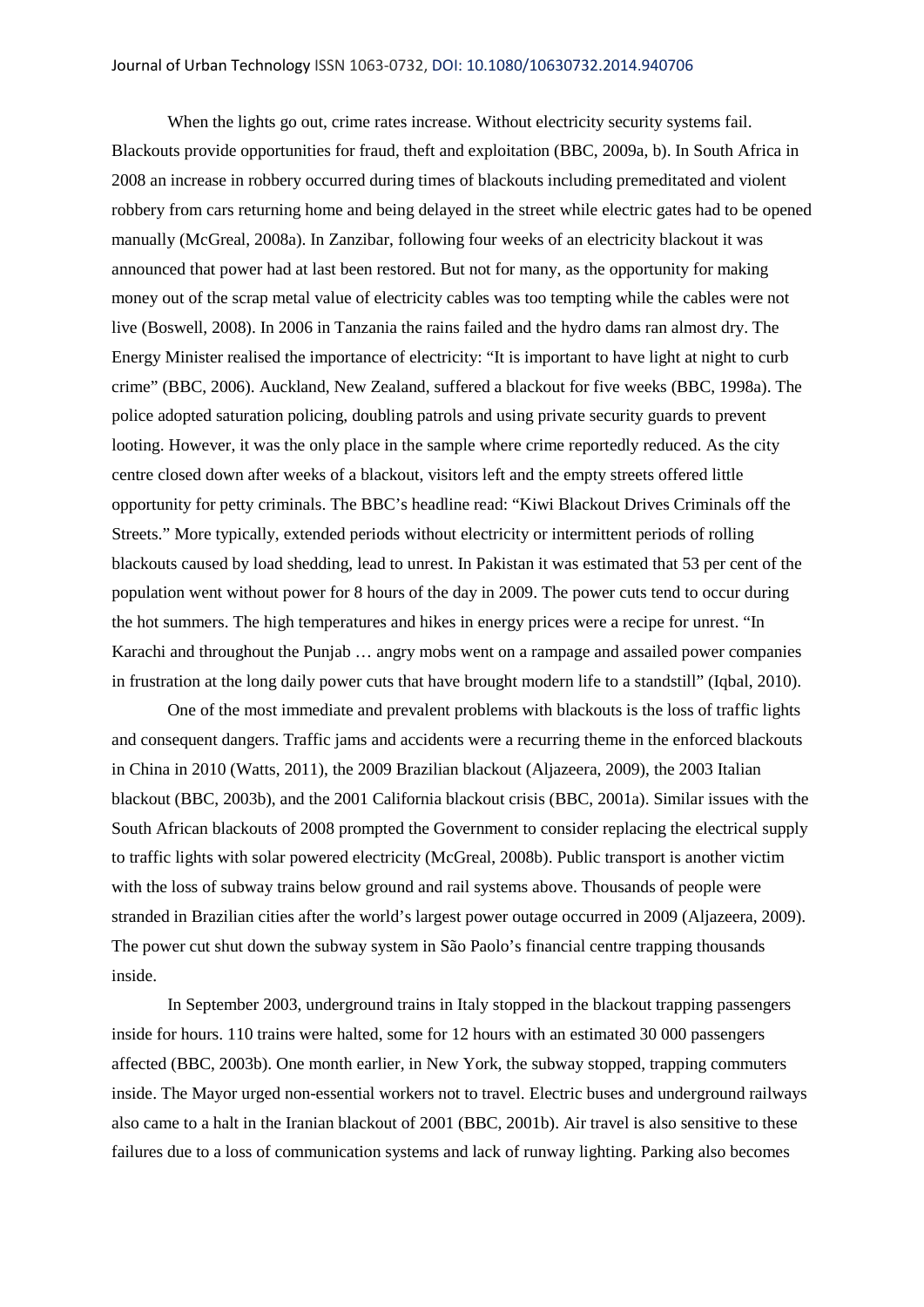problematic. Security gates cease to operate causing problems to those stuck inside, and outside, secure parking areas.

Given the problems detailed above, diesel-fuelled generators may appear as a lifeline to householders, hospitals and businesses. They can offset the deleterious effects of accidental power outages. However, complaints about noise and air pollution caused by this equipment are a common theme in blackout events. Furthermore, the cost of generators and the fuel to run them are prohibitive to all but the most privileged. Generators, then, also operate as symbols of wealth, a divisive tool that emphasises the rift between rich and poor. In June 2010, a combination of war, corruption and incompetency left Baghdad with electricity for only 2 hours per day. Residents complained of "the din of a thousand diesel engines" (Gatehouse, 2010). Small business owners suggested that as much as half of their income goes on fuel and servicing costs for generators (Gatehouse, 2010). In the Gansu province of China in the second half of 2010, local government enforced rolling blackouts and factory shutdowns in order to reach its energy efficiency targets. As a consequence, the use of diesel generators surged so that factories and homes could produce their own electricity. Competition for diesel fuel ensued between its traditional use for transport and the new use of private electricity generation, causing cues for diesel at filling stations (Watts, 2011). In Pakistan in June 2010 the combination of record-breaking temperatures (53°C) and 12 hours a day without electricity made life without fans, fridges or air-conditioning more than just an inconvenience, it could make all the difference in the world. For those rich enough, a generator is an essential piece of equipment. "The wealthy will switch on their generators to keep a running supply of power every time the electricity trips," wrote Nosheen Iqbal (2010), but "the poor are simply left to swelter and suffer." After years of war, corruption and general neglect, Nepal's electricity supply was rationed in 2009. Reporters wrote of "severe and unprecedented" power cuts, with around 16 hours a day of blackout (Haviland, 2009). With this level of electricity interruption schools, businesses, private hospitals and households cease to function properly. To be able to maintain some level normality, those who could afford it purchased a generator: "the rich are buying generators and the poor are having to re-plan the patterns of their lives" (Haviland, 2009). Blackouts in Zanzibar (BBC, 2008c) and Tanzania (BBC, 2006) had a similar impact with the noise of generators being heard throughout urban centres. Demand for generators in Zanzibar was so great that that they sold out. Buying them was one thing, running them another. Small businesses purchased generators but the cost of fuel resulted in unsustainable trading. One cafe owner estimated the running costs to be USD\$100 a day. Residents likened this daily cost to "the equivalent to half a month's electricity bill" (BBC, 2008c).

#### **'Addictions' Current and Future: Air-Conditioning and Electric Vehicles**

So far we have cast light on an ordinarily invisible infrastructure, noted its critical nature and detailed some of the consequences of its failure. Yet our dependency upon electricity grows ever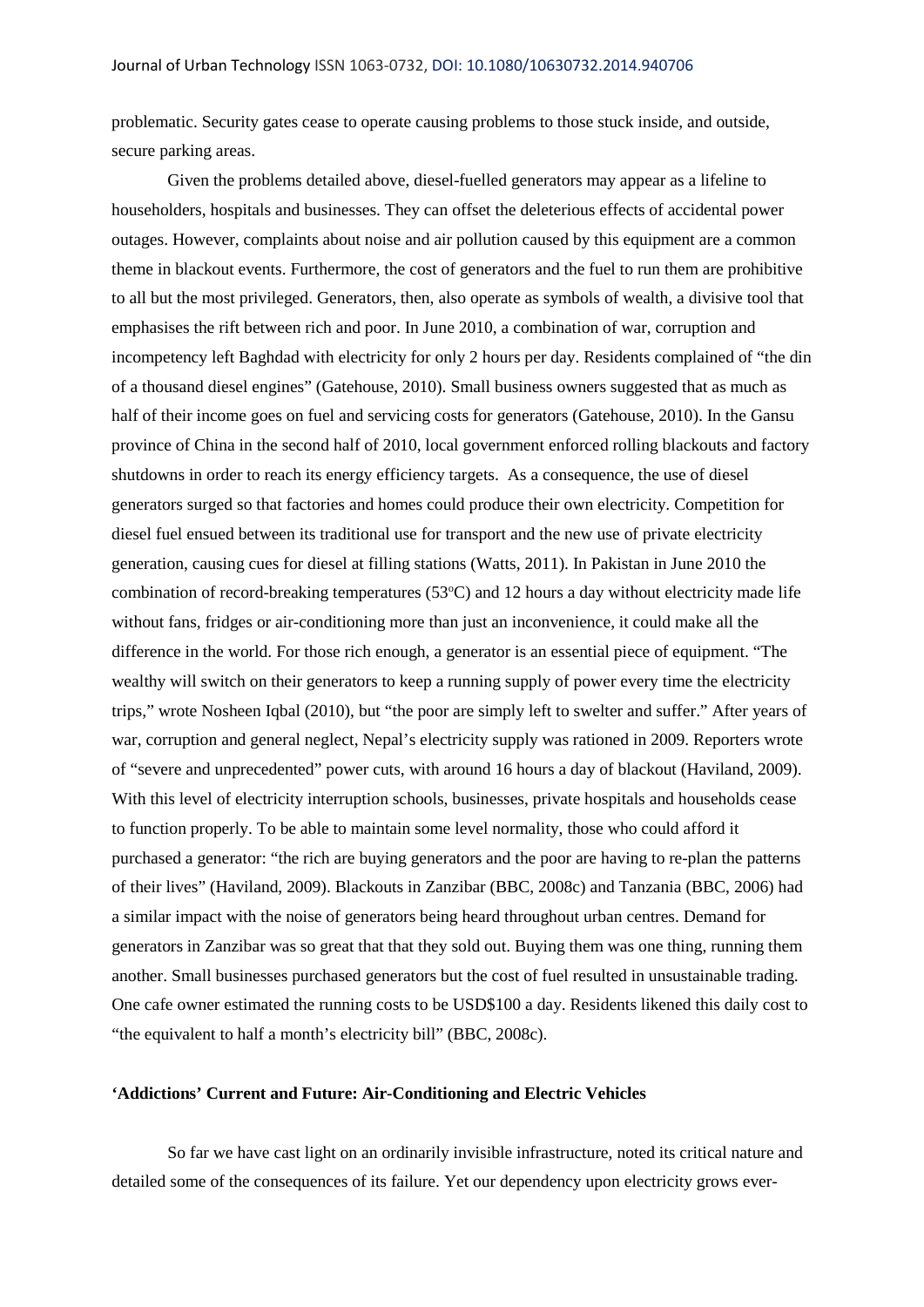greater. Electrical demand will continue to increase (IEA, 2010: 77), fuelled in part by consumer 'addictions.' We consider current demand for air-conditioning and predicted demand for EVs.

Calling our relationship to air-conditioning an addiction might seem an overstatement, yet a number of scholars looking in a range of geographical locations have noted our powerful attachment to it, sometimes using this very term (Cândido et al., 2009; Chun et al,. 2008; de Dear and Auliciems, 1988; Prins, 1992). Once acclimatised to it we are loathe to give it up. "By building a world around air-conditioning," writes Stanley Cox (2010: 33), "we have made it an essential technology."

Air-conditioners have affinities with diesel generators. Both offer solutions to private problems, while simultaneously creating much larger collective ones. Generators generate more than electrical power, they also produce community envy, air and noise pollution. Air-conditioners cool and dehumidify domestic and commercial space, but in doing so they heat the environment and they are linked to ozone depletion. Short-term private gain may come at the expense of long-term public pain. Without a trace of irony PR Web (2008) could open its press release on predicted air-conditioner sales thus: "Depletion of the ozone layer, El Nino effect, global warming, and rising population are all hot factors that are driving ahead the need for a cool world." No causal link was inferred. It suggested that such devices are no longer luxuries but necessities, and necessities create opportunities.

Currently, none can compete with the US, which Cox (2010: 32) describes as "the undisputed champion" of air-conditioning. The statistics speak for themselves: air-conditioning accounts for 20 per cent of the country's domestic electricity consumption, and 13 per cent of the commercial sector's, figures which equal the entire African continent's overall electrical demand. The government believes that cooling consumption will grow by a further 22 per cent over the next two decades in the commercial sector. This will add an additional burden to utility companies that are also being pressured to reduce greenhouse gas emissions. Electricity generation by American utilities currently produces 2.5 billion metric tons of carbon dioxide and 11 million tons of sulphur dioxide per year. In 2007 commercial and residential air-conditioning consumed 484 billion kilowatt hours of electricity, a number which the author notes is not much lower than *total* US energy consumption in the mid-fifties. This could not be supplied by renewable sources, even if the entire nation's was utilised (Cox, 2010: 37, 43).

But the US is now regarded as a saturated market, the real growth will occur elsewhere. The PR Web cited a Global Industry Analysts study which predicted sales of 85.4 million units in 2012. Asia-Pacific was both the fastest growing and the most significant market. Air-conditioners already constitute 20 per cent of overall Chinese electricity consumption (Teske, 2010: 188), where household ownership of air-conditioners has tripled in the decade since 1997 (Cox, 2010: 44), and the claim has been made that 40 per cent of Mumbai's electricity consumption goes on air-conditioning (Planet Green, 2010). We once thought nationally, now we now have to think globally.

In 2009 Morna Isaac and Detlef van Vuuren of the Netherlands Environmental Assessment Agency published the first planetary study of residential demand for domestic heating and cooling set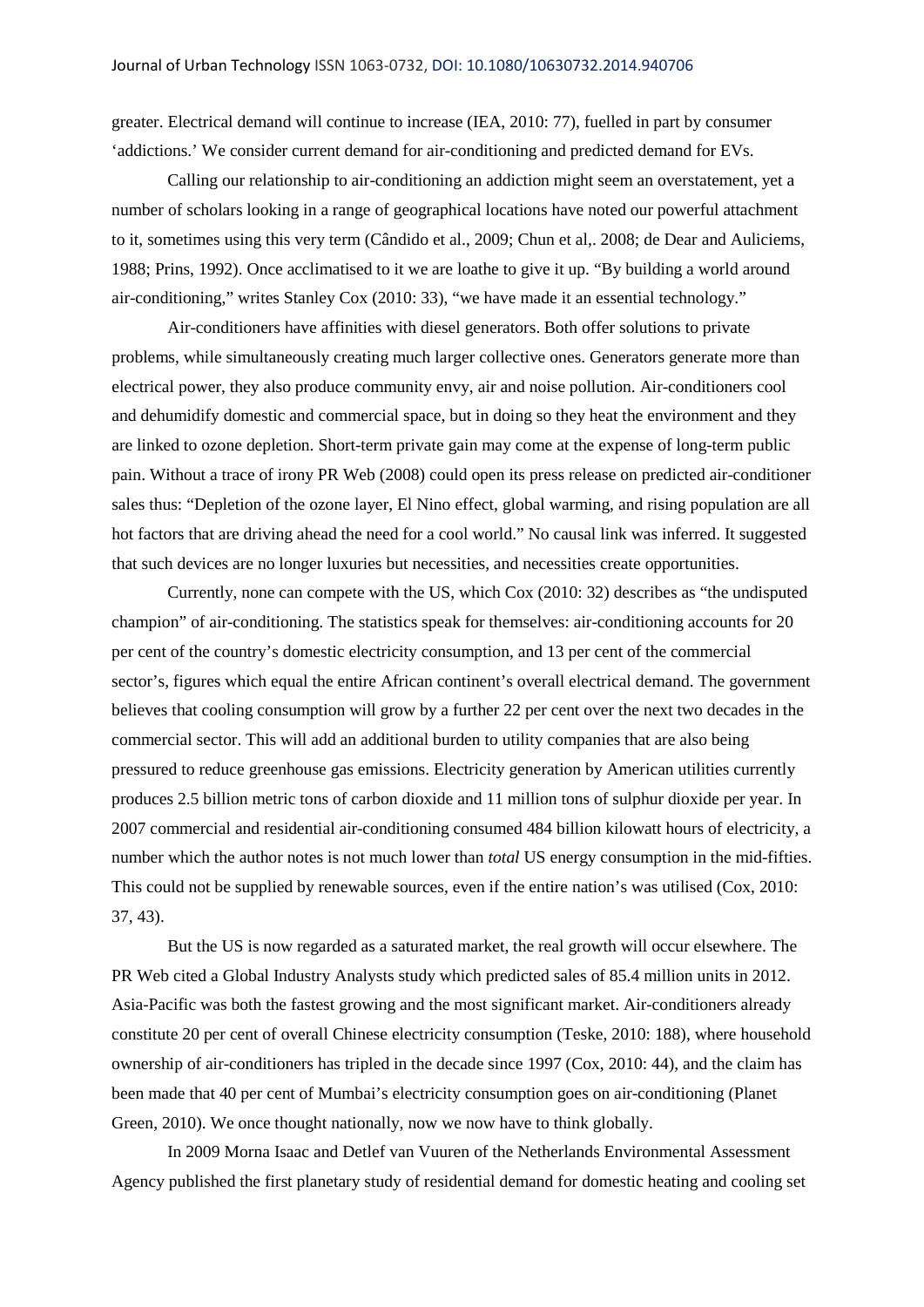within the context of global warming. Their work paints an alarming picture. According to their predictions world demand for heating rises until 2030 after which time it stabilises. By contrast, demand for air-conditioning is projected to rise rapidly to 2100. This is mostly a function of rising prosperity. The shift from heating to cooling spells bad news for the climate, for in many countries (like the US) cooling is more carbon intensive than heating. Moreover, the demographic trends show that most people will live in the tropics, where cooling demand will increase along with its cost. They estimate that the energy demand for cooling in 2100 will be 40 times greater than it was in 2000 (Isaac and van Vuuren, 2009: 513). An earlier, more limited, study suggested between 18-25 per cent less cold weather per annum four decades hence and 17-23 per cent more hot weather. Population increases (which, as noted, will be greater in hotter regions) and global warming would make for a 65- 72 per cent increase in cooling demand (Stein and Lemke cited in Cox, 2010: 31-2).

Gwyn Prins (1992: 251) described America's physical attachment to air-conditioning as that nation's "most pervasive and least noticed [current] epidemic." An epidemic, we should add, that is spreading around the globe. We want to suggest that EVs are shaping up to be a future 'addiction.' A 2010 consumer survey in major markets by Ernst & Young showed that serious demand for EVs already exists. A quarter of those questioned were interested in purchasing one (Shankar, 2010). Ernst & Young's Global Automotive Leader predicted that demand would exceed supply for the 2010 and 2011 production runs. Richard Gilbert and Anthony Perl's (2008) had already forecast growing demand for EVs relative to internal combustion engines (ICEs) as they are quieter, more energy efficient and less likely to require maintenance.

Vehicle producers have become increasingly interested in EVs. The International Energy Agency (2010: 5) identified a single political 'megadriver' for this: G-20 and APEC pledges to eventually eliminate inefficient subsidies for fossil fuels, the total cost of which they estimated to be USD\$312 billion in 2009 alone. The World Bank's (2011: 1) view is broader. It highlights four supply and demand 'megatrends' driving vehicle electrification: the aforementioned climate change policies aimed at reducing (vehicular) carbon dioxide emissions, concerns about the cost and security of oil supply, increasing congestion and attendant air pollution, and impressive technological breakthroughs regarding batteries. Combined, they make mass markets for such vehicles possible. Battery electric vehicles (BEVs) were less attractive to most consumers than ICEs because they travelled shorter distances, had less power, and took longer to refuel. All of these problems relate to the battery's lower energy density. For example a standard nickel metal hydride battery has 180 times less energy density than petrol. But new battery prototypes are showing great promise. They have long range and are more fuel efficient than petrol (Gilbert and Perl, 2008: 149).

The International Energy Agency's EV forecasts go to 2035. They offer a range of scenarios. Their best case one for EV sales is the 450 Scenario. This is named after the limitation of the longterm concentration of atmospheric greenhouse gases to 450 parts per million of CO2 equivalent to ensure global temperature rises of no more than 2 degrees centigrade above pre-industrial levels.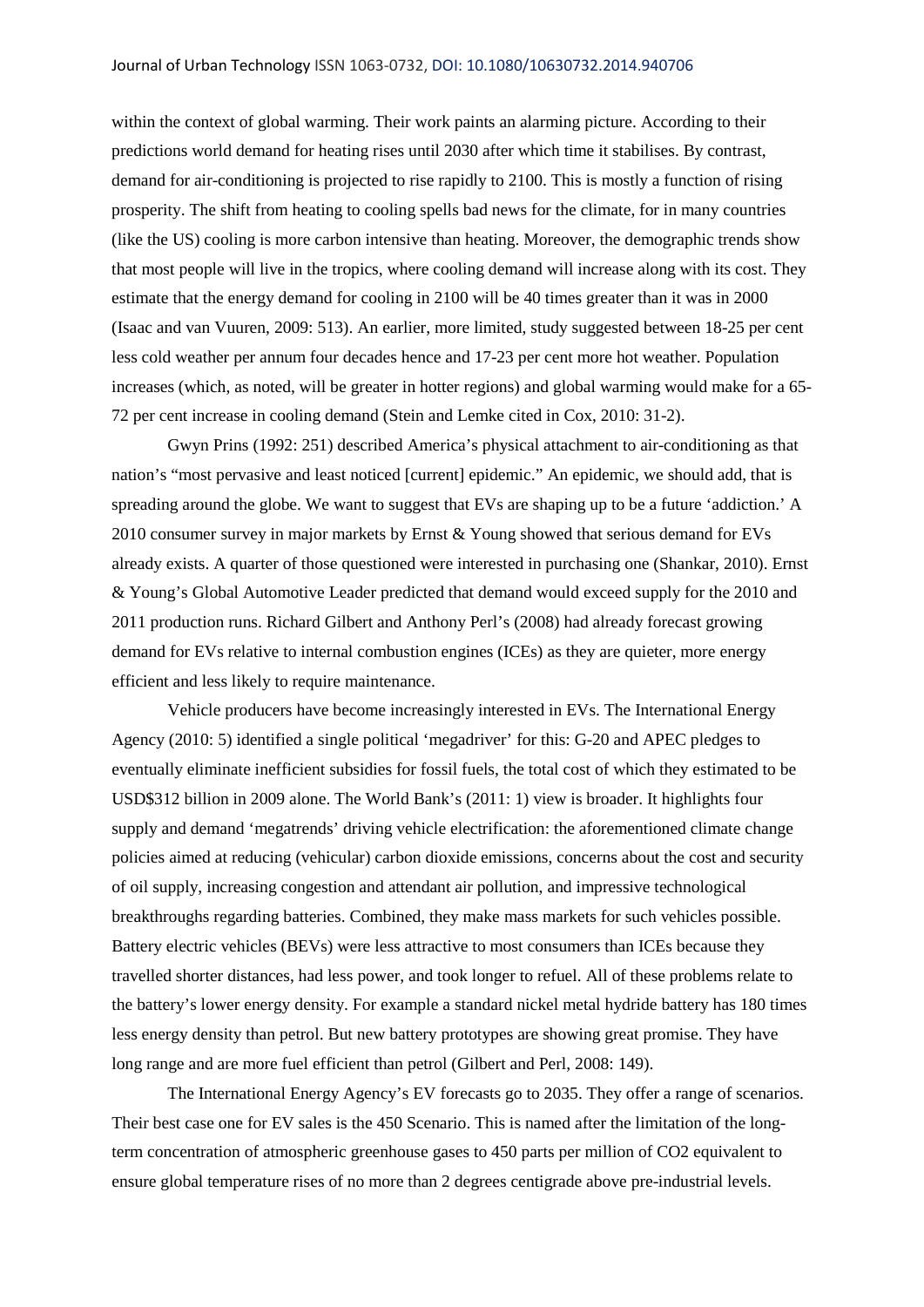Assuming this strong policy orientation towards countering the effects of global warming, there would be sales of almost 65 million EVs and plug-in hybrid electric vehicles (HEVs) by 2035 (IEA, 2010: 433). The World Bank's EV forecasts only go out to 2020. In their estimation plug-in HEVs and EVs could total 10 per cent of all new vehicle sales by then (World Bank, 2011: 7). This would create an estimated EV value chain of over USD\$250 billion. The figure factors in the cost of energy generation and distribution, fuelling and infrastructure, batteries and other components, and the EV vehicles themselves, but the calculation does not include advertising, branding and services.

Such demand would add USD\$20 billion in incremental electricity sales (World Bank, 2011: 28). Gilbert and Perl (2008: 161) calculate that, *ceteris paribus*, "converting the personal vehicle fleet to electric drives in a higher-income jurisdiction would increase the amount of electricity that has to be generated by 15-40 per cent." While the required generating capacity could be significantly lower than this figure if batteries are charged during off-peak periods, it none the less remains true that increased demand for EVs necessarily increases demand for electrical power. Cox (2010: 43) relates the discussion back to where it began in this section: "If all household vehicles were to be replaced with highly efficient electric models, with no reduction in numbers, the new cars would still consume on the order of twice as much electricity as residential and commercial air-conditioning combined."

The load shedding that occurred in Nepal in 2009 offered a glimpse of the vulnerability of one particular mode of electrically-powered transport that is likely to replace the internal combustion engine in many countries in the future. The nation obtains much of its energy from hydroelectricity and has a significant number of electric vehicles. Kathmandu has about 700 battery-operated tempos or rickshaws, each of which carries about 10 passengers. But with the power cuts, there was insufficient time to recharge their batteries daily. By the time the families of the rickshaw operators were factored in, the chairperson of the Electric Vehicles Association of Nepal estimated that at least 10 000 people had been adversely affected, and that figure excluded passengers (Haviland, 2009).

## **Conclusions**

Grid supplies of electricity have democratised energy distribution in many countries across the world. The immediate, cheap and reliable supply of electricity has allowed economies to develop at an unprecedented rate in history. This supply is generally taken for granted in western societies which have developed an 'addiction' to the tools and appliances that are driven by this form of energy. We have become dependent on air-conditioning, computers, lights, fridges and freezers that are, in turn, dependent on an uninterrupted supply of electricity. Such is our dependency that our comfort, security, communication systems, transport, health, food supply, businesses and social equity systems collapse when electricity supplies are interrupted. The continuing sophistication and prevalence of electrical appliances only serves to increase our dependence.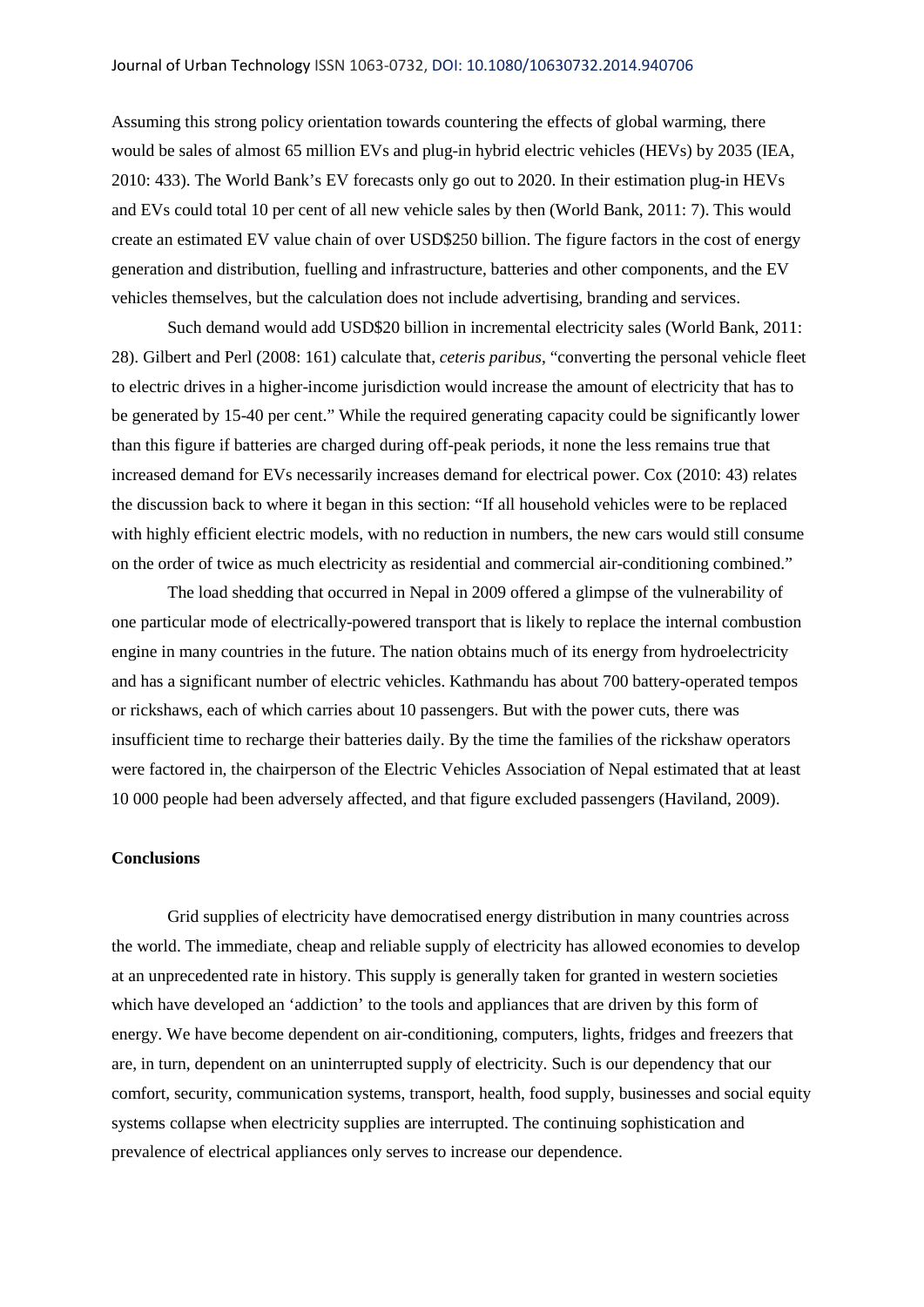Yet it will become ever more difficult to meet demand for electricity. Increasing numbers of people are living longer and enjoying rising living standards. This increases demand for electrical appliances (IEA, 2010:89). In 2008 the world's population was 6.7 billion. This is predicted to rise to 8.5 billion by 2035. Across the same time period it is estimated that demand for electricity will grow by 80 per cent. This will require an additional 5900 gigawatts of additional capacity (IEA, 2010: 77). Who will access supply is an important question. The World Bank, while agreeing that demand will grow, suggests that rising global primary energy costs, particularly for oil, will mean that a *smaller* proportion of the world's population will have access to electricity in 2030 than currently, raising serious questions about social justice, energy poverty and global security (Mehrota, 2011). Whether or not the necessary supply can be provided is also a fundamental consideration.

Even in the privileged west energy systems have suffered neglect. Infrastructural investment in both the US and Europe has been poor. New transmission facilities, though sorely needed, have not been high on the agenda. In consequence power grids are operating at close to capacity. This stops planned outages for routine maintenance and increases the risk of cascading blackouts. In a policy brief the International Risk Governance Council stated that the western electricity networks need "urgent action to reduce the potential effect of … failure" (Kröger, 2007). Similarly, the American Society of Civil Engineers' (2009: 134) *Report Card for America's Infrastructure* noted several alarming facts: demand for electricity has increased 25 per cent since 1990, while construction of transmission facilities generally fell across three decades (see also Chu, 2009). It estimated that as much as USD\$1.5 trillion will need to be invested in electric utilities by 2030 to meet demand. A study by Greenpeace International and the European Renewable Energy Council showed that a great number of power plants in the US, Europe and Japan are nearing the end of their days. Over half are two decades old or more. The same holds for the majority of the planet's nuclear reactors, many of which are now being pushed to double their intended life expectancy (Teske, 2010: 36, 33). Greenpeace have suggested developing a European supergrid that relies heavily on renewable sources. They cost their proposal at  $\text{\textsterling}09$  billion per annum until 2050 (Teske, 2010: 46). While this would offset some of the risk of blackouts it assumes a political will that is yet to exist and technologies that await perfection.

Technological fixes are routinely offered as the solution to a myriad of modern problems, power generation systems included. David Crane (2013), President and Chief Executive Officer of NRG Energy, writes: "It is not for lack of effort or money, but rather because the American power industry deploys technology designed in the 1800s to manage a system of wires and wooden poles that is ill-suited to the weather challenges of the 21st century" (see also National Science and Technology Council, 2011: v). Doubtless a technological upgrade could help offset some of the anticipated threats which will come from anthropogenic climate change (as could more effort and more money), but the size, complexity and vulnerability of electrical grid systems means that they are always at risk. As such, they pose "ever-present structural threats to cities" (Luke, 2010: 55).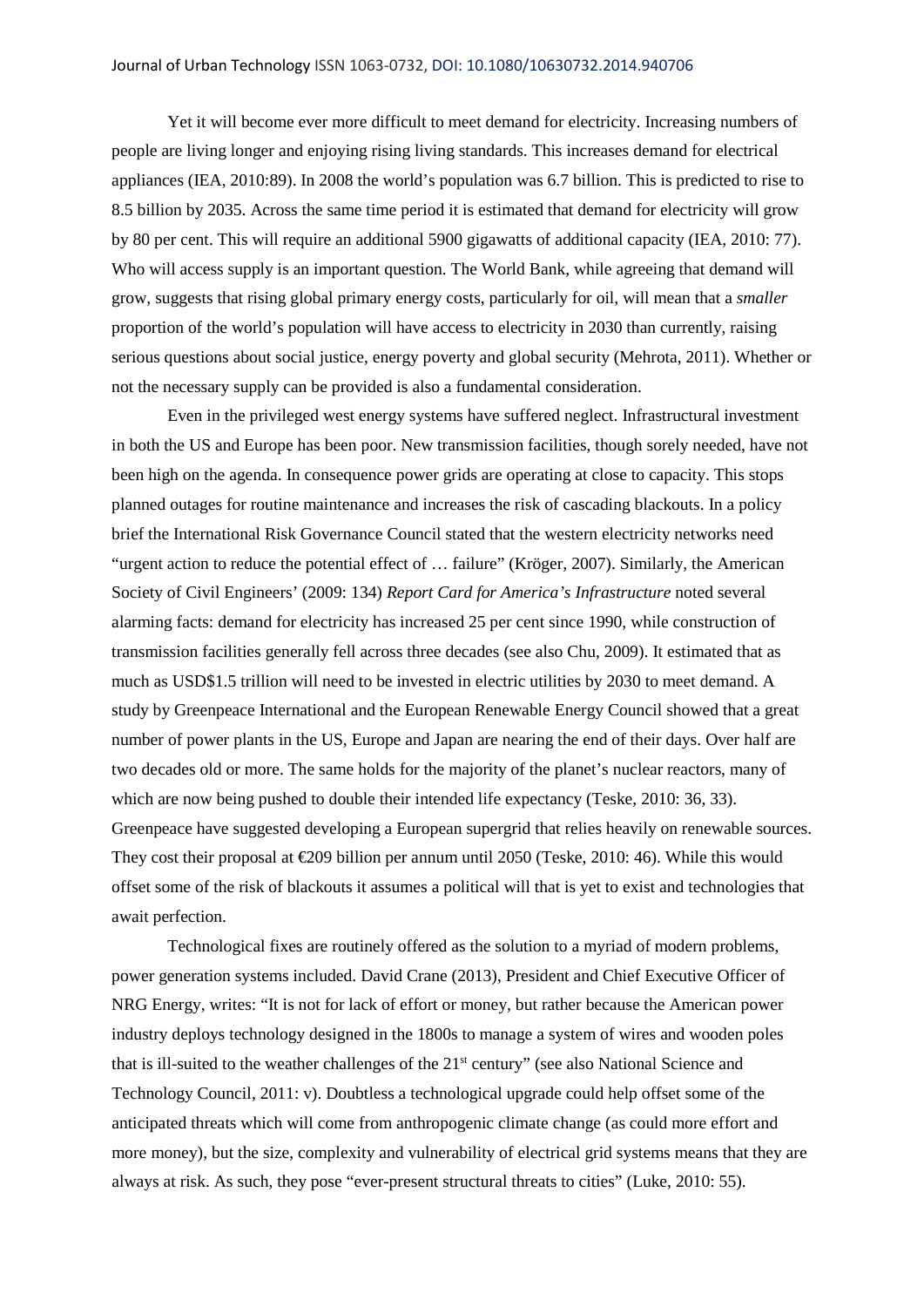#### Journal of Urban Technology ISSN 1063-0732, DOI: 10.1080/10630732.2014.940706

The rolling out of 'smart grids' may be seen as the cure to the problems of blackouts. However, it is not as straightforward as it may first appear. In many instances the term 'smart' is an empty signifier. For example, the term 'smart meter' has been significantly abused (Byrd  $\&$ Matthewman, 2013) for marketing purposes and simply adding the term 'smart' does not necessarily imply that a meter, or a grid, is any less prone to problems. Also, the 'smart' technology adopted by these grids has introduced another way in which the grid can fail. For example, the blackouts in Brazil (BBC, 2009a) were assumed to be caused by a hacker who broke into the system. A further claimed feature of 'smart' grids are multiple routes. However, the old grids also featured multiple routes. Therefore, although improved features such as fault detection and self-healing will improve reliability, there are no guarantees that 'smart' grids will not fail.

Further, Bryan Wynne's (1988) work shows us that even the experts might be at a loss to determine the consequences of any technologically-mediated activity (and when it comes to power grids no single individual or group has complete oversight). Wynne argues that experts work under greater ambiguity than is ordinarily supposed, particularly when they are involved with diffuse multisited operations. He identifies three salient elements under such conditions: institutional, contextual and systemic. First, as the work of organizational sociologists has demonstrated, organizations develop working routines and rules that are frequently at odds with official organizational norms. Second, technologies work in concrete and complex circumstances, including ones for which they were never originally designed (privatisation of formerly public power networks serves as a good example of this). Slippage can occur between various contexts of use as technologies are adapted for local conditions. Third, slippage is exacerbated in the case of large-scale systems where contextualization may only be partial, for example, parts are absorbed (or not) into the local regulatory structures and because of this the overall operating system is fragmented. When we have cross-cutting rationalities, such as will be brought on in a deregulated environment marked by competition between power providers, we have the potential for yet further problems. Wynne's (1988: 149) conclusion is that we should see "technology as a form of large-scale 'real-time' experiment" which enmeshes us all. Put another way, it is an accident waiting to happen.

Power supply is not simply under threat because of rapidly growing demand and the vulnerability of human systems, blackouts occur because of resource constraint: fossil fuel depletion and the transient nature of renewable energy sources. Peak oil and climate change are also causing an increase in the demand for electricity. The global preparations towards the widespread use of electric vehicles combined with the rapid spread of air-conditioning will create an even greater dependence on forms of energy with undependable supplies. As a consequence blackouts will become more frequent. This means that serious questions will have to be asked at both the individual and collective level concerning what we want and what we need, balancing what is good for us with what is good for others and ultimately what is good for the environment.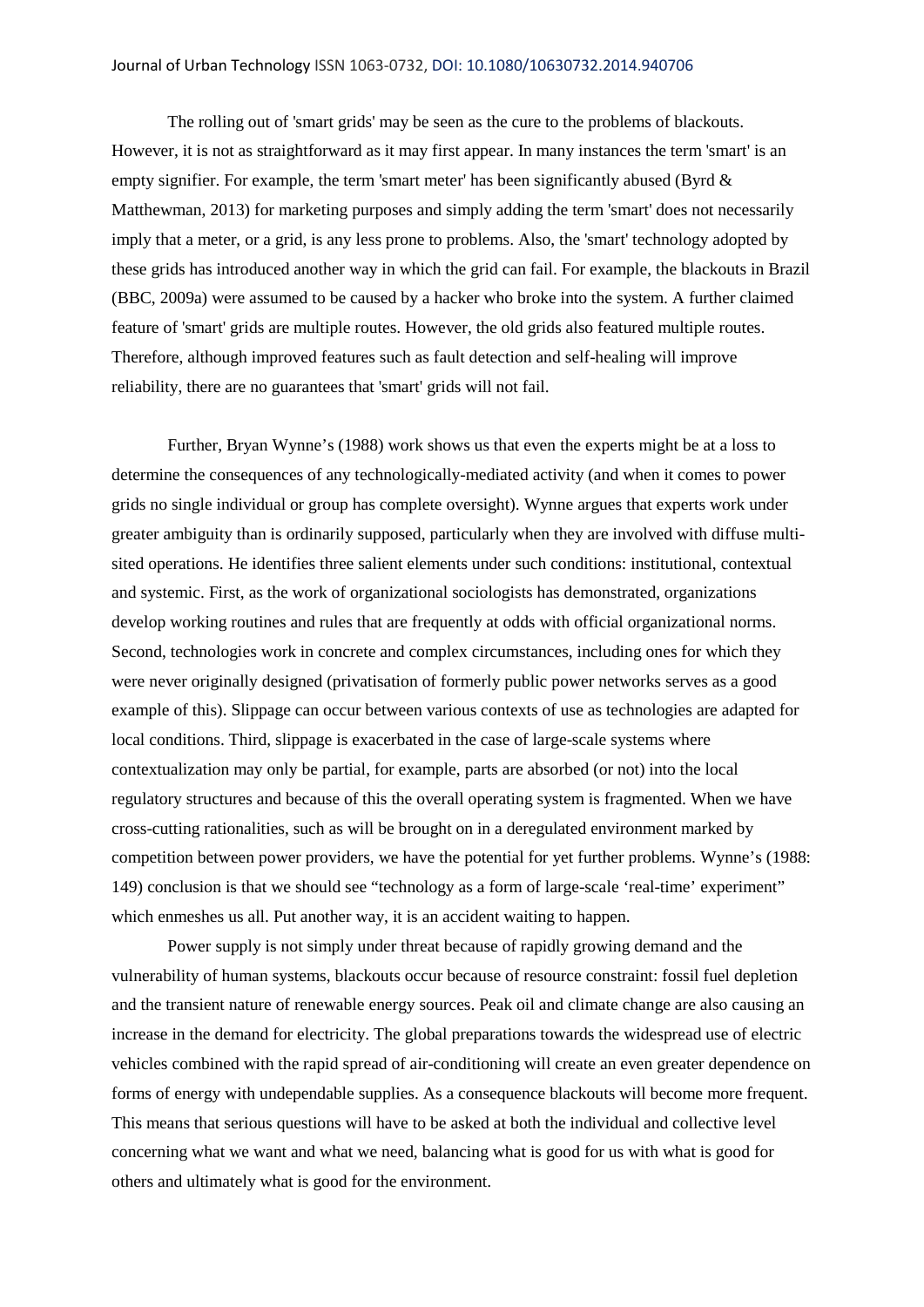# **Acknowledgements**

The authors would like to thank the editor and the anonymous referees for their constructive and insightful comments.

# **Note on contributors**

Hugh Byrd is Professor of Architecture at the University of Lincoln, UK.

Steve Matthewman is an Associate Professor in the Department of Sociology at the University of Auckland, New Zealand.

# **Bibliography**

| <i>The Advocate</i> , "Current Power Blackouts to Continue Nationwide," January 24 (2014) <                                |
|----------------------------------------------------------------------------------------------------------------------------|
| http://www.theadvocatengr.com/index.php/component/k2/item/2741-current-power-blackout-                                     |
| to-continue-nationwide> Accessed 24 February, 2014.                                                                        |
| R. Alexander, "Power Failure Hits HBOs Customers," BBC News, November 14 (2009)                                            |
| <http: 2="" 8360313.stm="" hi="" news.bbc.co.uk="" uk_news=""></http:>                                                     |
| Aljazeera "Power Cut Hits Millions in Brazil," November 11 (2009)                                                          |
| <http: 11="" 2009="" 2009111132727141870.html="" americas="" english.aljazeera.net="" news=""></http:>                     |
| American Energy Innovation Council, Catalyzing American Ingenuity: The Role of Government in                               |
| Energy Innovation (Washington, DC: Bipartisan Policy Center, 2011)                                                         |
| <http: americanenergyinnovation.org="" catalyzing-ingenuity-2011=""></http:> Accessed February 24,                         |
| 2014.                                                                                                                      |
| American Society of Civil Engineers Report Card of America's Infrastructure (2009)                                         |
| <http: reportcard="" www.asce.org=""></http:>                                                                              |
| M. Amin and P.F. Schewe, "Preventing Blackouts," Scientific American (May 2007).                                           |
| BBC News "Ofgem Warns danger of Power Shortages has Increased," June 27 (2013)                                             |
| <http: business-23081695="" news="" www.bbc.co.uk=""> Accessed February 24.</http:>                                        |
| BBC News "Power Cuts Loom for Venezuelans as Dam Runs Dry," January 12 (2010)                                              |
| <http: 2="" 8455592.stm="" americas="" hi="" news.bbc.co.uk=""></http:>                                                    |
| BBC News "Brazil Blackout: Readers' Accounts," November 11 (2009a)                                                         |
| <http: 2="" 8354630.stm="" americas="" hi="" news.bbc.co.uk=""></http:>                                                    |
| BBC News "Major Power Failures Hit Brazil," November 11 (2009b)                                                            |
| <http: 2="" 8353878.stm="" americas="" hi="" news.bbc.co.uk=""></http:>                                                    |
| BBC News "Melting in Zanzibar's Blackout," May 30 (2008a)                                                                  |
| <http: 2="" 7427957.stm="" africa="" hi="" news.bbc.co.uk=""></http:>                                                      |
| BBC News "Power Crisis Hits Indian States," July 25 (2008b)                                                                |
| <http: 2="" 7524925.stm="" hi="" news.bbc.co.uk="" south_asia=""></http:>                                                  |
| BBC News "Week-long Blackout Hurts Zanzibar," May 28 (2008c)                                                               |
| <http: 2="" 7423444.stm="" africa="" hi="" news.bbc.co.uk=""></http:>                                                      |
| BBC News "Tanzania Cuts Power after Drought," February 2 (2006)                                                            |
| <http: 2="" 4673130.stm="" africa="" hi="" news.bbc.co.uk=""></http:>                                                      |
| BBC News "Beijing "Brown-out" to Save Power," July 22 (2004a) <http: 2="" asia-<="" hi="" news.bbc.co.uk="" td=""></http:> |
| pacific/3916789.stm>                                                                                                       |
| BBC News "China's Energy Supply Dwindling," May 20 (2004b)                                                                 |
| <http: 2="" 3732369.stm="" business="" hi="" news.bbc.co.uk=""></http:>                                                    |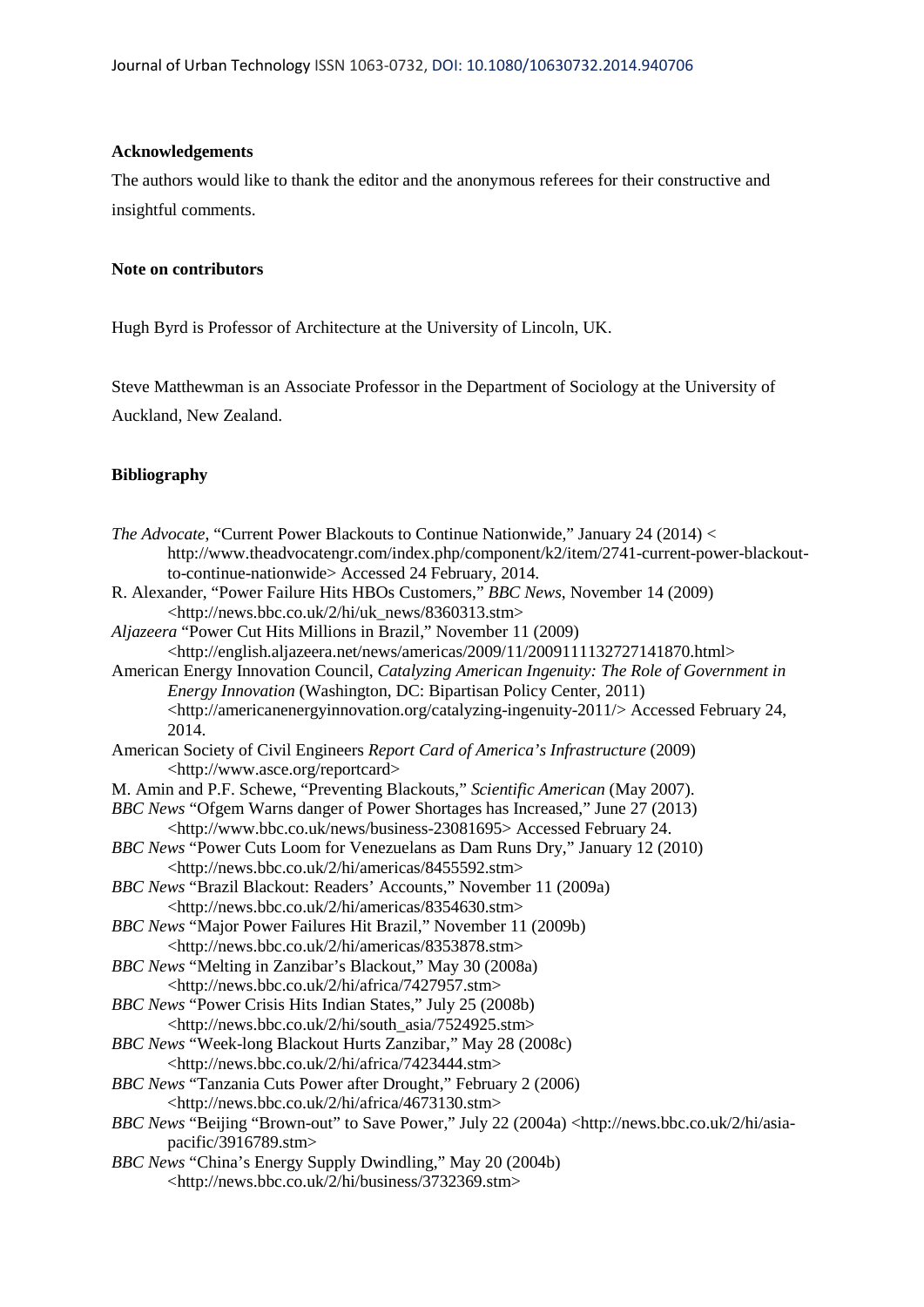- *BBC News* "Firms Struggle to Resume Business," August 16 (2003a) [<http://news.bbc.co.uk/2/hi/business/3152871.stm>](http://news.bbc.co.uk/2/hi/business/3152871.stm)
- *BBC News* "Huge Blackout Cripples Italy," September 28 (2003b)  $\langle$ http://news.bbc.co.uk/2/hi/3146136.stm>
- *BBC News* "Italy Slowly Comes Back to Life," September 28 (2003c) [<http://news.bbc.co.uk/2/hi/europe/3146618.stm>](http://news.bbc.co.uk/2/hi/europe/3146618.stm)
- *BBC News* "Indian State Curbs Electricity to Industry," May 30 (2002) [<http://news.bbc.co.uk/2/hi/business/2016611.stm>](http://news.bbc.co.uk/2/hi/business/2016611.stm)
- *BBC News* "California Declares State of Emergency," January 18 (2001a) [<http://news.bbc.co.uk/2/hi/business/1121453.stm>](http://news.bbc.co.uk/2/hi/business/1121453.stm)
- *BBC News* "Power Blackout Hits Iran," May 20 (2001b)
	- [<http://news.bbc.co.uk/2/hi/middle\\_east/1341027.stm>](http://news.bbc.co.uk/2/hi/middle_east/1341027.stm)
- *BBC News* "Normal Power Supply Still over a Week Away," February 26 (1998a) [<http://news.bbc.co.uk/2/hi/asia-pacific/59641.stm>](http://news.bbc.co.uk/2/hi/asia-pacific/59641.stm)
- *BBC News* "Auckland faces at Least 6 Weeks without Power," March 4 (1998b) [<http://news.bbc.co.uk/2/hi/asia-pacific/61828.stm>](http://news.bbc.co.uk/2/hi/asia-pacific/61828.stm)
- *BBC News* "Kiwi Blackout Drives Criminals off Streets," March 7 (1998c) [<http://news.bbc.co.uk/2/hi/asia-pacific/62952.stm>](http://news.bbc.co.uk/2/hi/asia-pacific/62952.stm)
- *BBC News* "World: Americas Electricity Cuts Hit Chile," November 19 (1998d) [<http://news.bbc.co.uk/2/hi/americas/217122.stm>](http://news.bbc.co.uk/2/hi/americas/217122.stm)
- F. Boswell, "Zanzibar Celebrates Power Return," *BBC News*, June 18 (2008) [<http://news.bbc.co.uk/2/hi/africa/7461995.stm>](http://news.bbc.co.uk/2/hi/africa/7461995.stm)
- G.C. Bowker and S.L. Star, *Sorting Things Out: Classification and its Consequences*, (Cambridge, MA: The MIT Press, 2000).
- M. Bruch, V. Münch, M. Aichinger, M. Kuhn, M. Weymann, and G. Schmid, *Power Blackout Risks: Risk Management Options*, Emerging Risk Initiative Position Paper (Munich: CRO Forum, 2011).
- M. Burnham, and N. Groneworld, "Water: Droughts Turn out the Lights in Hydro-dependent Region," *Greenwire*, May 10 (2010)
	- [<http://www.eenews.net/public/Greenwire/2010/05/10/1>](http://www.eenews.net/public/Greenwire/2010/05/10/1)
- H. Byrd, and S. Matthewman, 'Renewable energy in New Zealand: the reluctance for resilience'. In: *Renewable Energy Governance*. Springer. 2013
- C. Cândido, R. de Dear, and R. Lamberts, "Cooling Exposure in Hot Humid Climates: Are Occupants 'Addicted'?" *Architectural Science Review*, 5 (2009) 59-64.
- S. Chu, *Investing in Our Energy Future*, September 21 (Washington, DC: US Department of Energy, 2009) <http://energy.gov/downloads/investing-our-energy-future> Accessed February 24.
- C. Chun, A. Kwok, T. Mitamura, N. Miwa, and A. Tamura, "Thermal Diary: Connecting Temperature History to Indoor Comfort," *Building and Environment*, 43 (2008) 877-85.
- M. Cist, "Iran's Lights are Going Out," *The Guardian*, September 2 (2008) [<http://www.guardian.co.uk/commentisfree/2008/sep/02/iran.energy>](http://www.guardian.co.uk/commentisfree/2008/sep/02/iran.energy)
- S. Cox, *Losing Our Cool: Uncomfortable Truths About Our Air-Conditioned World (and Finding New Ways to Get Through the Summer)* (New York: The New Press, 2010).
- D. Crane "The 10<sup>th</sup> Anniversary of the Northeast Blackout: Are We Any Better off Today?" *Triple Pundit*, August 12 (2013) [<http://www.triplepundit.com/2013/08/10th-anniversary-northeast](http://www.triplepundit.com/2013/08/10th-anniversary-northeast-blackout-better-today/)[blackout-better-today/>](http://www.triplepundit.com/2013/08/10th-anniversary-northeast-blackout-better-today/) Accessed February 21.
- The *Daily Nation* "Power Outage Plunges Kenya into Darkness," November 1 (2009) [<http://www.nation.co.ke/News/-/1056/680492/-/uokf5x/-/index.html>](http://www.nation.co.ke/News/-/1056/680492/-/uokf5x/-/index.html)
- R. de Dear and A. Auliciems, "Air-conditioning in Australia II User Attitudes," *Architectural Science Review*, 31 (1988) 19-27.
- K. Donald, "Brazil Power Cut Leaves Millions in Darkness," *Sky News*, November 11 (2009) [<http://news.sky.com/skynews/Home/World-News/Brazil-Power-Cut-Millions-Without-](http://news.sky.com/skynews/Home/World-News/Brazil-Power-Cut-Millions-Without-Power-In-Sao-Paulo-And-Rio-De-Janeiro-After-Electrical-Outage/Article/200911215451224?lpos=World_News_First_Home_Article_Teaser_Region_1&lid=ARTICLE_15451224_Brazil_Power_Cut%3A_Millions_Without_Power_In_Sao_Paulo_And_Rio_De_Janeiro_After_Electrical_Outage)[Power-In-Sao-Paulo-And-Rio-De-Janeiro-After-Electrical-](http://news.sky.com/skynews/Home/World-News/Brazil-Power-Cut-Millions-Without-Power-In-Sao-Paulo-And-Rio-De-Janeiro-After-Electrical-Outage/Article/200911215451224?lpos=World_News_First_Home_Article_Teaser_Region_1&lid=ARTICLE_15451224_Brazil_Power_Cut%3A_Millions_Without_Power_In_Sao_Paulo_And_Rio_De_Janeiro_After_Electrical_Outage)[Outage/Article/200911215451224?lpos=World\\_News\\_First\\_Home\\_Article\\_Teaser\\_Region\\_](http://news.sky.com/skynews/Home/World-News/Brazil-Power-Cut-Millions-Without-Power-In-Sao-Paulo-And-Rio-De-Janeiro-After-Electrical-Outage/Article/200911215451224?lpos=World_News_First_Home_Article_Teaser_Region_1&lid=ARTICLE_15451224_Brazil_Power_Cut%3A_Millions_Without_Power_In_Sao_Paulo_And_Rio_De_Janeiro_After_Electrical_Outage) [1&lid=ARTICLE\\_15451224\\_Brazil\\_Power\\_Cut%3A\\_Millions\\_Without\\_Power\\_In\\_Sao\\_Pau](http://news.sky.com/skynews/Home/World-News/Brazil-Power-Cut-Millions-Without-Power-In-Sao-Paulo-And-Rio-De-Janeiro-After-Electrical-Outage/Article/200911215451224?lpos=World_News_First_Home_Article_Teaser_Region_1&lid=ARTICLE_15451224_Brazil_Power_Cut%3A_Millions_Without_Power_In_Sao_Paulo_And_Rio_De_Janeiro_After_Electrical_Outage) lo And Rio De Janeiro After Electrical Outage>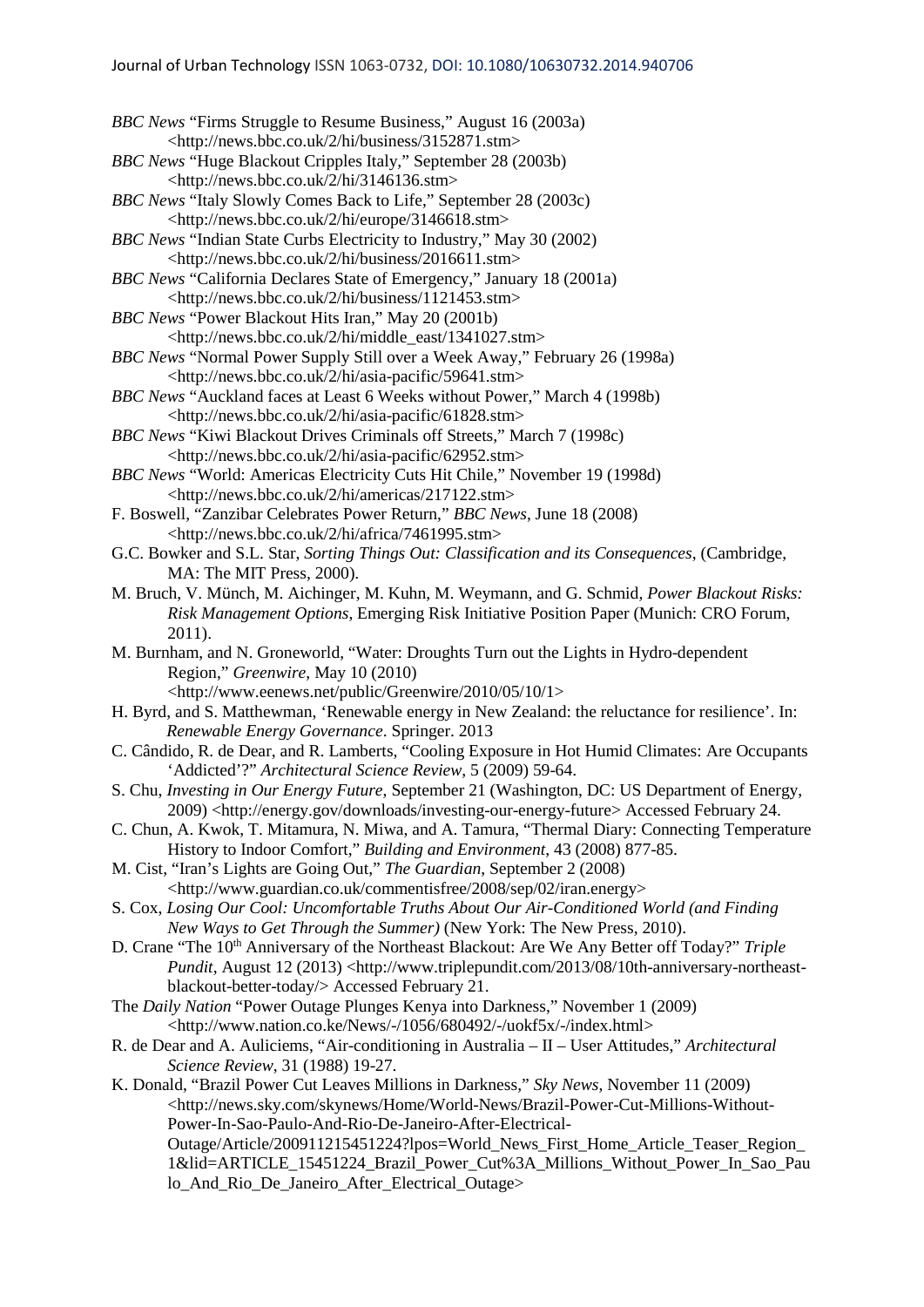- M. Dummet, "Bangladesh Suit Ban to Save Power," *BBC News*, September 2 (2009) [<http://news.bbc.co.uk/2/hi/south\\_asia/8234144.stm>](http://news.bbc.co.uk/2/hi/south_asia/8234144.stm)
- EATON, *Blackout Tracker: United States Annual Report 2012*, <www.eaton.com/blackouttracker> Accessed February 14, 2014.
- Economic and Social Research Council, *Conference on Urban Vulnerability and Network Failure*, Centre for Sustainable Urban Regional Futures, University of Salford, United Kingdom, April 29-30, 2004.
- P.N. Edwards, "Infrastructure and Modernity: Force, Time, and Social organization in the History of Sociotechnical Systems," in T.J. Misa, P. Brey, and A. Feenberg, eds, *Modernity and Technology* (Cambridge, MA: The MIT Press, 2003).
- *Energy News*, "The Exceptional Heatwave in Argentina Leads to Cuts for Several days in Electricity Supply," January 9 (2014) [http://www.energynews.es/english/the-exceptional-heat-wave-in](http://www.energynews.es/english/the-exceptional-heat-wave-in-argentina-leads-to-cuts-for-several-days-in-electricity-supply/)[argentina-leads-to-cuts-for-several-days-in-electricity-supply/](http://www.energynews.es/english/the-exceptional-heat-wave-in-argentina-leads-to-cuts-for-several-days-in-electricity-supply/) Accessed February 24, 2014.
- T. Espiner, "CIA: Cyberattack Caused Multiple-City Blackout," *CNET News*, January 22 (2008) <http://news.cnet.com/2100-7349\_3-6227090.html> Accessed February 24, 2014.
- G. Gatehouse, "Baghdad Diary: Searching for Power," *BBC News*, June 29 (2010) [<http://www.bbc.co.uk/news/10437279>](http://www.bbc.co.uk/news/10437279)
- R. Gilbert and A. Perl, *Transport Revolutions: Moving People and Freight without Oil* (London: Earthscan, 2008).
- J. Glanz, "The Nation: A Nation Unplugged; Its Coils Tighten, and the Grid Bites Back", *New York Times*, August 17 (2003) < http://www.nytimes.com/2003/08/17/weekinreview/the-nation-anation-unplugged-its-coils-tighten-and-the-grid-bites-back.html?pagewanted=all&src=pm> Accessed February 24, 2014.
- S. Graham, "When Infrastructures Fail," in S. Graham, ed., *Disrupted Cities: When Infrastructure Fails* (New York/London: Routledge, 2010).
- The *Guardian* "Hugo Chávez Extends Easter Holiday to Save Electricity," March 25 (2010) [<http://www.guardian.co.uk/world/2010/mar/25/hugo-chavez-venezuela-easter-holidays>](http://www.guardian.co.uk/world/2010/mar/25/hugo-chavez-venezuela-easter-holidays)
- R. Harrabin, "Britain 'Could Face Blackouts by 2016'," *BBC News*, September 11 (2009) [<http://news.bbc.co.uk/2/hi/science/nature/8249540.stm>](http://news.bbc.co.uk/2/hi/science/nature/8249540.stm)
- C. Haviland, "Nepal Becomes Land of the Blackout," *BBC News*, January 28 (2009) [<http://news.bbc.co.uk/2/hi/south\\_asia/7854167.stm>](http://news.bbc.co.uk/2/hi/south_asia/7854167.stm)
- International Energy Agency (2010) *World Energy Outlook 2010* (Paris: OECD/IEA).
- International Energy Agency (2005) *Learning from the Blackouts: Transmission System Security in Competitive Electricity Markets* (Paris: OECD/IEA Publications).
- N. Iqbal, "Pakistan's Heatwave and a Deadly Lack of Energy Policy," *The Guardian*, June 7 (2010) [<http://www.guardian.co.uk/commentisfree/2010/jun/07/pakistan-energy-policy-proving](http://www.guardian.co.uk/commentisfree/2010/jun/07/pakistan-energy-policy-proving-deadly)[deadly>](http://www.guardian.co.uk/commentisfree/2010/jun/07/pakistan-energy-policy-proving-deadly)
- M. Isaac and D. van Vuuren, "Modelling Global Residential Energy Sector Demand for Heating and Air Conditioning in the Context of Climate Change," *Energy Policy* 37 (2009) 507-21.
- W. Kröger, *Managing and Reducing Social Vulnerabilities from Coupled Critical Infrastructures* (Geneva: International Risk Governance Council, 2007).
- W. Kröger, 'Der Umgang mit systemischen Risiken Das Angebot des International Risk Governance Council', Präsentation in der Vortragsreihe "Umgang mit gesellschaftrelevanten Risiken", ETH Zürich, April 13 (2005) [<http://www.lsa.ethz.ch/news/050413-Vortragsreihe-](http://www.lsa.ethz.ch/news/050413-Vortragsreihe-ETH-Handout.pdf)[ETH-Handout.pdf>](http://www.lsa.ethz.ch/news/050413-Vortragsreihe-ETH-Handout.pdf) Accessed May 20, 2011.
- E.J. Lerner, "What's Wrong with the Electric Grid?" *The Industrial Physicist* (October/November, 2003) 8-13.
- R.G. Little, "Managing the Risk of Cascading Failure in Complex Urban Infrastructures," in S. Graham, ed., *Disrupted Cities: When Infrastructure Fails* (New York/London: Routledge, 2010).
- T.M. Luke, "Power Loss or Blackouts: The Electricity Network Collapse of August 2003 in North America," in S. Graham, ed., *Disrupted Cities: When Infrastructure Fails* (New York/London: Routledge, 2010).
- C. McGreal, "Power Cuts a Good Sign, Sceptical South Africans Told," *The Guardian*, January 21 (2008a) [<http://www.guardian.co.uk/world/2008/jan/21/southafrica.chrismcgreal>](http://www.guardian.co.uk/world/2008/jan/21/southafrica.chrismcgreal)